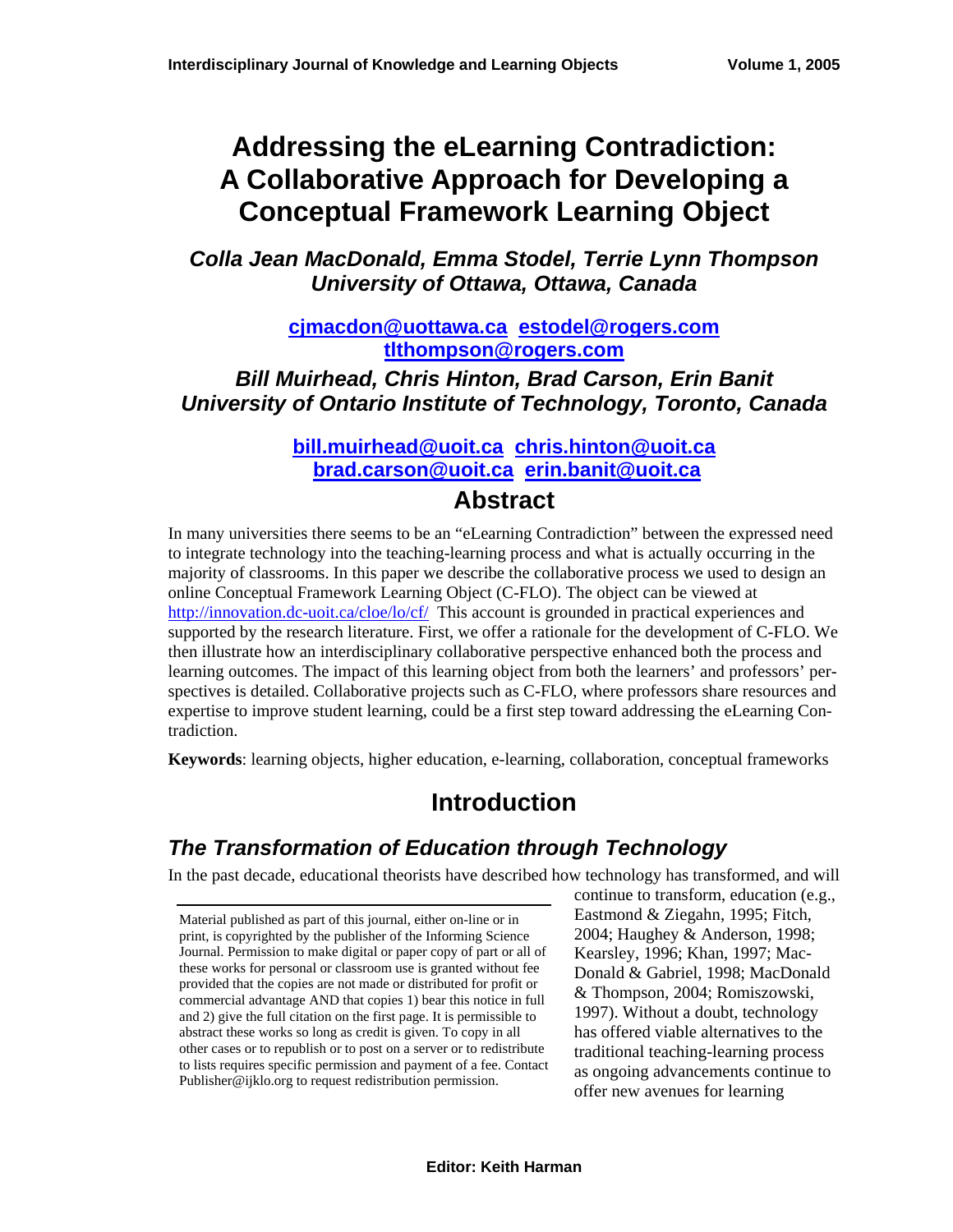(Burge, 2001a, 2001b; Burge & Haughey, 2001; DeBard & Guidera, 2000; Stodel & Farres, 2002; Wiley, 2000). The Internet has also greatly influenced the way educational materials are being designed, developed, and delivered (Canada, 2000; Conference Board of Canada, 2000, 2001; Land & Hannafin, 2000; McConnell, 2002; Salmon, 2000).

In 1997, Drucker postulated that higher education was in deep crisis and claimed that university buildings are "hopelessly unsuited and totally unneeded" (p. 127). His comment was based on the observation that institutions of higher learning are insensitive to the changing demographics of the university learner. He suggested that the antiquated processes of admissions and registration, as well as fixed meeting places and times for classes, indicate that institutions are not responding to the needs of their clients, nor are they taking advantage of universally available access to communication technologies.

Drucker (1997) was not alone in his predictions. Around the same time, other educators were also suggesting that the university customer had changed, and would continue to change—a shift driven by the forces of our knowledge-based economy (Moe & Gay, 1997; Romiszowski, 1997). In line with these changes and in the midst of rapid technological change, Eastmond and Ziegahn (1995) suggested that university students who might once have been willing to tolerate the inconveniences of post-secondary education would soon be demanding new approaches to education. Although some research-practitioners saw technological advancements as a means to replace the "brick and mortar university," others recognised that, for some, the "campus experience" is an important aspect of university education (MacDonald, Stodel, Farres, Breithaupt, & Gabriel, 2001). However, MacDonald et al. recognised that learning online may be a preferred approach for working adults or adults with families or who live in remote locations.

#### **The "eLearning Contradiction"**

A look around many Canadian universities in 2005, eight years after Drucker's (1997) prediction that university buildings are "totally unneeded", suggests that the "brick and mortar growth" within universities is thriving, contrary to the claims of visionaries almost a decade ago. Nonetheless, there are many educational technology innovations occurring in university Centres of Learning and technological initiatives are being taken by some professors. However, in many universities across Canada there is what we term the "eLearning Contradiction". By this we are referring to the contradiction between the expressed need to integrate technology into the teaching-learning process to enhance learning and what is actually occurring in the majority of university classrooms. This contradiction might be a result of the fact there is little incentive for professors to devote the hours required to design technology-based resources when their teaching scores with traditional delivery methods suffice to obtain tenure and promotion. Further, professors may feel that their time is better spent securing research grants and publishing.

MacDonald and Thompson (2004) found that designing quality online courses takes an enormous amount of time for upfront planning as well as painstaking attention to detail. They suggested that the drive to create online courses is often due to the determination of the professor, his/her ability to marshal the necessary resources, and his/her relative aversion to risk. Developing technologybased resources needs to be made easier, quicker, and more efficient if professors trying to meet the challenges of tenure and promotion are expected to address the eLearning Contradiction. The need for more systematic and strategic approaches to educational technology innovation and implementation resounds in the literature (McGorry, 2003; Parrish, 2004). In this paper we not only support the extant literature by agreeing that new methods of teaching are necessary, but we go a step further and suggest that new and more efficient methods of designing and developing technology resources are required to meet the needs of today's university professor.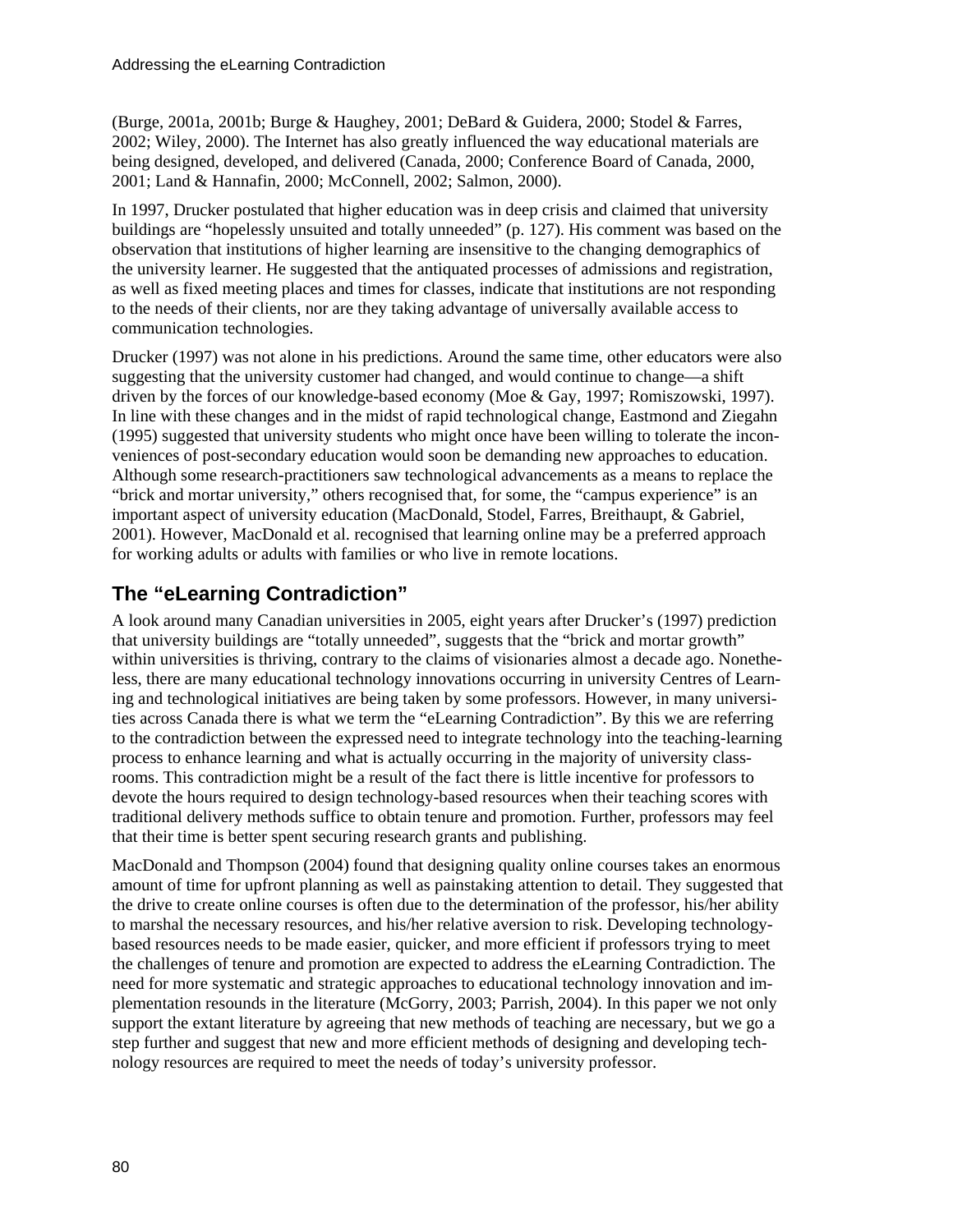## **The Learning Object Solution**

Learning objects are small instructional components that can be reused a number of times in different learning contexts. They provide many enhancements and benefits to the learning process: (1) an alternative way to learn that is engaging, interactive, and fun; (2) flexibility and convenience because they can be accessed at any time and from anywhere there is an Internet connection; and (3) a way to save time and resources as they can be reused and adapted by different users, with new versions available immediately. This flexibility, or interoperability, is well documented in the literature. Richards and Hatala (2003) explained, "in a web-based learning objects environment these elements [content and activities] are generally kept as discrete files that can be inserted or transmitted as required by an instructional plan" (p. 366).

In addition, the web-based nature of learning objects means that any number of people can access and use them simultaneously. The potential for reusability, adaptability, and scalability make learning objects a possible solution to many of the issues associated with the eLearning Contradiction and the technology of choice in the next generation of instructional design, development, and delivery (Gibbons, Nelson, & Richards, 2000; Hodgins, 2000; Urdan & Weggen, 2000).

The merits of learning objects are prevalent in the literature. However the definitions, processes, and procedures of developing learning objects are still ill-defined. Far from being just an effort to create instructional materials, learning objects also require more important changes to how education is delivered on- and off-campus (Ally, 2004; Downes, 2004; Muirhead & Haughey, 2003; Porter, Curry, Muirhead, & Galan, 2002). The use of high quality, interactive learning materials suggests that the traditional "stand and deliver" mode of instruction will likely change to one where students are exposed to rich online virtual learning environments (VLE). VLEs are defined as software tools that bring together, in an integrated environment, a range of resources that enable participants to interact online and include content modules and tracking of student activity and achievement (Hunt, Parsons, & Fleming, 2003). Most course management systems such as WebCT and Blackboard are VLEs. VLEs are characterized as highly interactive, with the potential for instructors and learners to explore knowledge and skill acquisition through interactions with the material and each other. In such environments learning objects can easily be included to further enhance both interactivity and the learning process.

Possibly the least well understood attribute of learning objects involves the learner's role as explorer. There is a shift away from didactic instruction to discovery of information (Smaldino, 1999). This approach aligns with the constructivist philosophy of learning where the learner is encouraged to participate in and interact with the environment to construct individual meaningful knowledge. This learner-centred or constructivist approach (Hill, 1997; Jonassen, 1994; Jonassen, Peck, & Wilson, 1999; Relan & Gillani, 1997) seems to be particularly suitable for learning objects.

An attribute of learning objects directly arising from the active role of the learner is the opportunity for interaction. Interactions allow learners to tailor learning experiences to meet their specific needs or abilities. Being able to control the pace of their learning, learners have time to reflect and process information (Stodel & Farres, 2002). In addition, interactions foster learners' intrinsic motivation by highlighting the relevancy any new information may have under specific circumstances (Wagner, 1997).

## *The C-FLO Project*

This project involved the development of an online learning object designed to support and guide learners in the process of writing research questions and developing a conceptual framework that can be used to frame research papers and/or theses and dissertations. We termed this object C-FLO. The need for C-FLO emerged from years of practical teaching experience at Canadian uni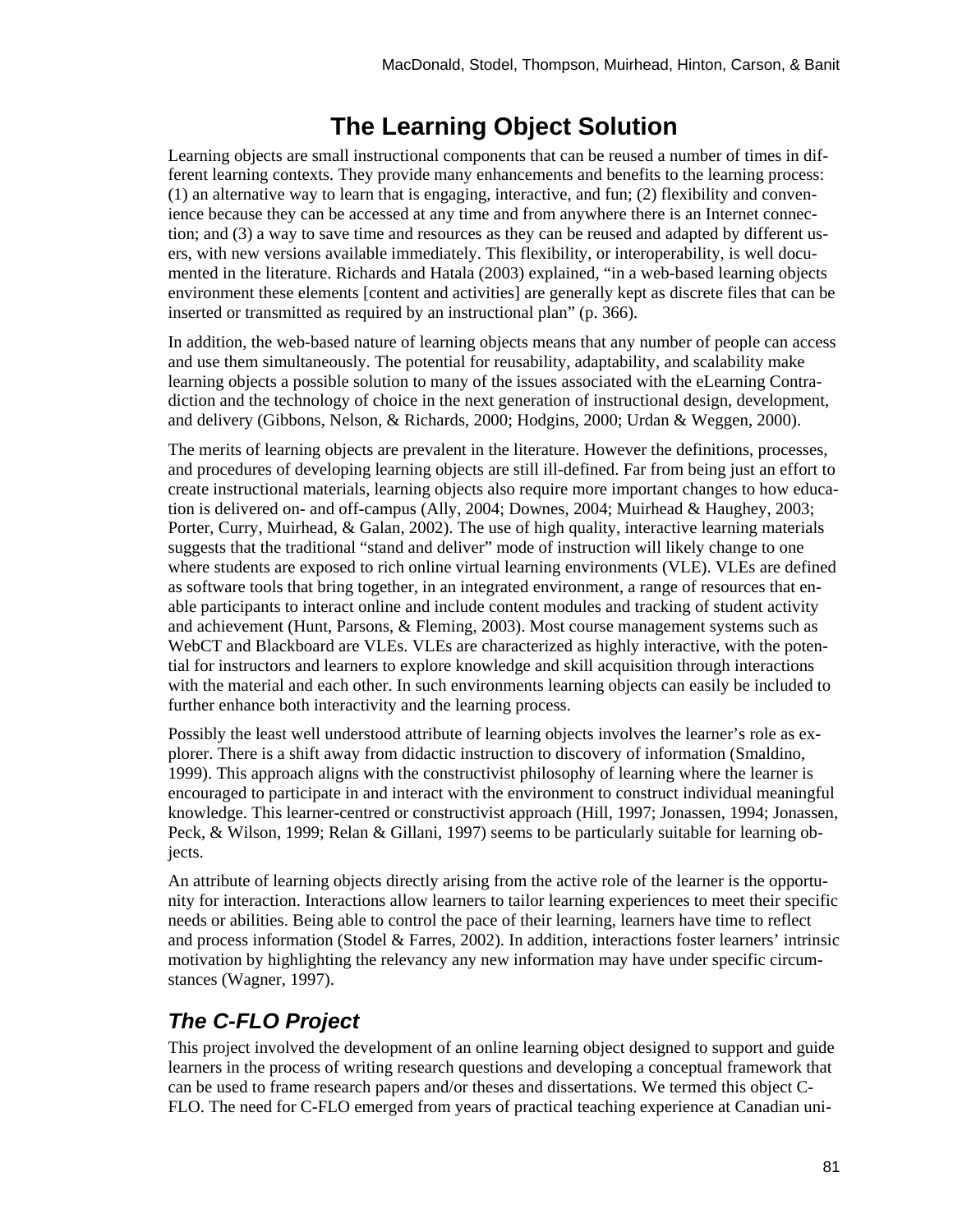versities. The project began with one professor, Colla MacDonald, working in isolation and, over several years, evolved into a collaborative effort involving professors, a post-doctoral fellow, a graduate student, instructional designers, and programmers from different universities. The real names of the individuals involved in this project will be used throughout this paper; they are also the authors of the paper.

Colla has taught in universities for twenty years. Her experience revealed that many learners are ill-prepared to write well-structured papers that are guided by a solid conceptual framework and follow a convincing line of argument. Ten years ago she began asking learners to design a conceptual framework to guide their research process—whether it was for an assignment in a teacher education course, writing a research paper for a graduate course, or planning an M.A. or Ph.D. thesis. Learners at all levels consistently reported that they found the process of designing a conceptual framework demanding, abstract, and frustrating. Colla's discussions with other professors revealed that this was a common problem among learners. However, when the learners finally completed their conceptual frameworks, they unanimously agreed that it clarified and directed their research process—guiding their writing, keeping them on track, saving them time in the long run, and enabling them to defend their arguments soundly and readily.

The feedback received from learners and professors suggested that the practice of developing a conceptual framework was a critical component of the research process, yet there were no support documents or resources readily available to assist learners and professors with this complex task. Moreover, like most professors, Colla planned, taught, and delivered her teaching alone, so not only was there little support for learners, there was also little support for the professor. The pedagogical challenge was therefore to determine how the process of developing a conceptual framework could be made more meaningful and less stressful, frustrating, and abstract for the learners. At the same time, it was anticipated that providing learners with better resources would mean less of a demand would be placed on the professor's time so he/she could spend his/her time engaged in a higher level of discussion with the learner regarding his/her topic, rather than being distracted by a poorly developed framework. Such a learning tool would be valuable in courses and programs offered in diverse faculties in almost every college and university across Canada. Hence, the need for this project emerged.

The main objective of C-FLO is to improve student learning by supplementing and enhancing the professor's instruction and guiding learners in any discipline in the process of developing a conceptual framework, which can then be used to frame research papers, reports, and theses. By providing criteria for expected rigor and examples of completed products, the learning object provides a standard that will facilitate the creation of superior quality conceptual frameworks. Specifically, the goals of C-FLO are to:

- Guide learners in the writing of research questions;
- Provide learners with a starting point for the conceptual thinking required when writing research papers in undergraduate, masters, and doctoral programs;
- Provide learners with step-by-step procedures and concrete examples to make the process of creating a conceptual framework less abstract;
- Allow learners to produce better quality conceptual frameworks in less time;
- Reduce learner stress and anxiety commonly associated with designing conceptual frameworks;
- Improve the quality of learners' writing by providing a framework that will guide their entire research writing process;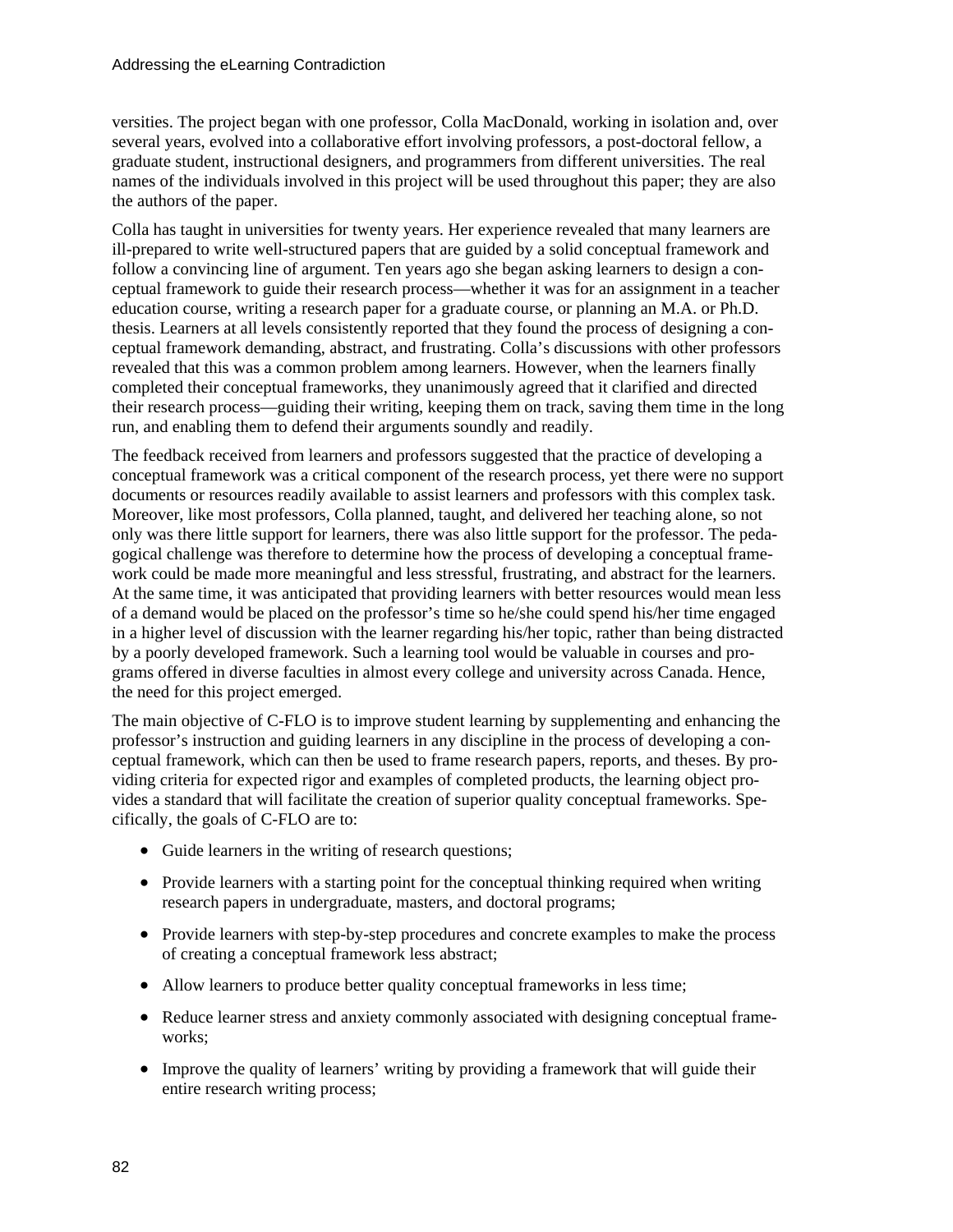- Increase learner knowledge and understanding of conceptual frameworks; and
- Supplement and enhance professors' instruction.

### **Conceptualizing a Learning Object**

Learners are required to be active participants in developing this learning object as they work through the process of designing a conceptual framework. A 'journey' metaphor is used to transform this typically abstract task into an engaging logical process. The journey begins by introducing the characteristics of good research questions. Supported by a dynamic display of the development process, learners are then provided with step-by-step guidelines on how to develop a conceptual framework. To help situate these guidelines in a real context, C-FLO includes video clips of a learner sharing her experiences, reflections, and tips for developing conceptual frameworks at each step of the process. Furthermore, concrete examples of learners' conceptual frameworks are included. To create this engaging multimedia learning experience, Macromedia Flash software was used to design C-FLO.



**Figure 1. The C-FLO interface** 

In this creative learning environment, learners board a ship at *Intro Port* and journey through the ocean stopping at *Question Island, Process Island,* and *The Steps* on the way to their final destination of *Example Land*, with options to detour to the islands of *References* and *Credits* on the way (see Figure 1). While there is a definite process, learners can explore this learning object in a non-linear and non-sequential manner by visiting the islands in any order, spending as long as they wish at each island, and going back to previously visited islands at any time.

C-FLO has been implemented in four different learning settings: in two online graduate courses in the Faculty of Educa-

tion at the University of Ottawa (UofO); in two sections of a face-to-face course in the B.Ed. program at the same university; and with various M.A. and Ph.D. students in their thesis work. In the online courses C-FLO is supported by both asynchronous and synchronous communication tools to facilitate the learning process. In the face-to-face courses the professor is able to provide any required support in person.

EDU5199 is the tenth and final course in the Faculty of Education's M.Ed. program. C-FLO was integrated into the online version of this course in Fall, 2004. There were 15 learners in the course from across Canada and the United States. Students were required to draw upon what they had learned in their previous nine courses and write a research paper on a topic of interest to them that relates to issues they face in their workplace. One requirement was that learners include a conceptual framework in their paper. Learners were instructed to visit C-FLO as often as they needed until they understood what a conceptual framework is, why it is important they develop one, and how to develop one. Once learners had a first draft of their conceptual framework they were asked to share it with their learning triad members who had to download and complete a feedback form. In providing feedback the learners had to state what they thought the main variables in the framework were, the areas the author wanted to research further, what the author did well, how the conceptual framework could be made stronger, an idea for the diagram and the write-up, and a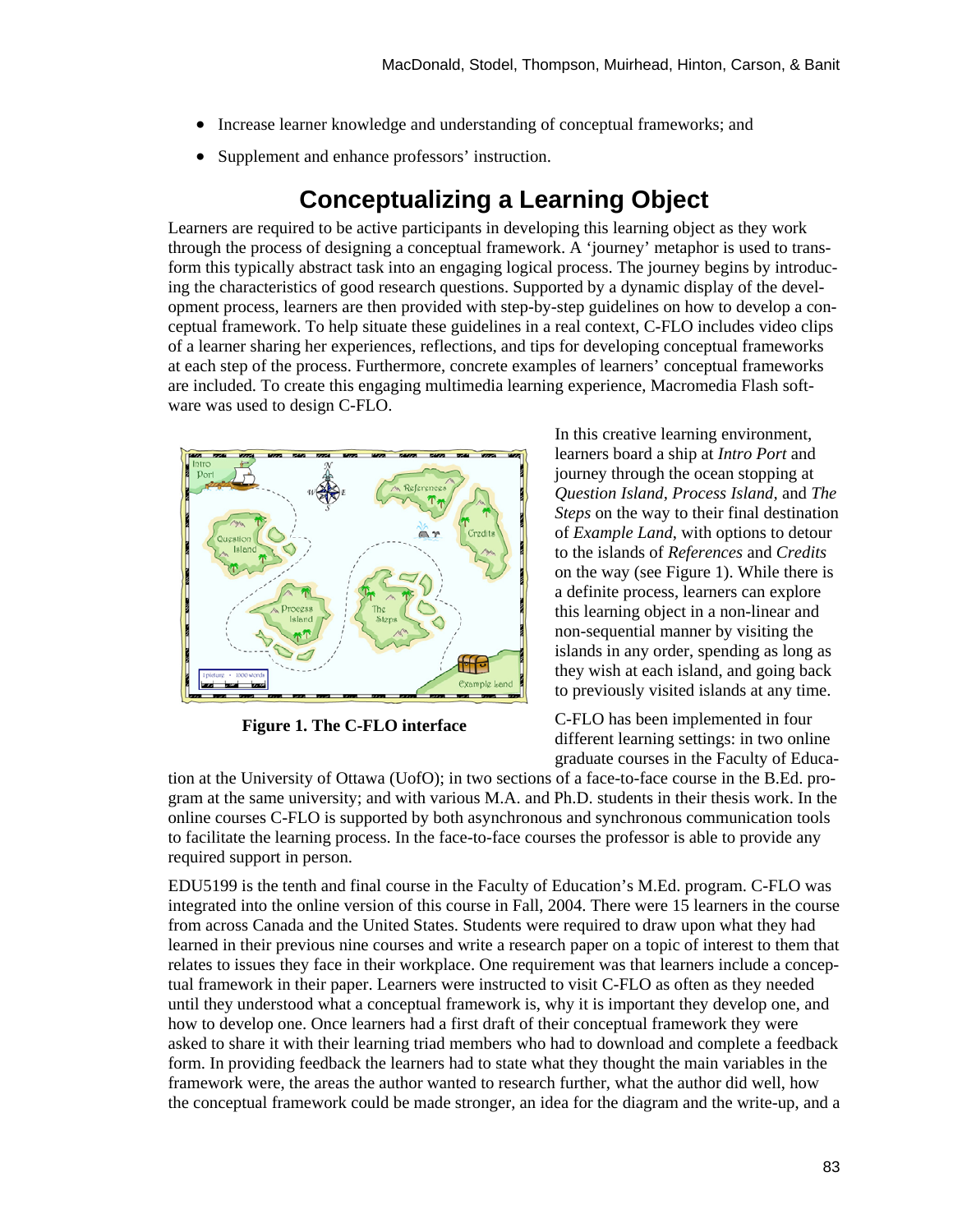resource that may be useful for the author. Learners were then required to incorporate any appropriate feedback and submit their conceptual framework and feedback forms to the professor.

C-FLO was also incorporated into the online version of EDU5190 that is currently being delivered to 24 learners. In this course the learners are required to complete four assignments, one of which is to develop a conceptual framework. As with EDU5199, learners are encouraged to use C-FLO as often as they wish and required to share their draft conceptual frameworks with their triad members to obtain feedback before submitting it to the professor.

In PED3103, C-FLO was used to aid learners design a curriculum model to succinctly portray their teaching philosophy and classroom strategies. This model is intended to be used by the student teachers to prepare for and present their ideas in a professional and sophisticated manner during job interviews. Although this was not a required element of the course many students did use C-FLO to this end and provided feedback on its utility.

Lastly, C-FLO has been made available to M.A. and Ph.D. students in various stages of their programs to help them develop conceptual frameworks that they have subsequently integrated into their comprehensive exams, proposals, and/or theses. Because C-FLO is available online, anyone can access it at any time and any place and as often as they wish.

### *Why was a Collaborative Approach Necessary?*

Neither the idea to develop C-FLO nor the adoption of a collaborative approach was conscious decisions made by the team prior to the start of the project. The need for C-FLO and the benefits of developing it as a collaborative effort slowly evolved over time. The whole concept grew out of the efforts of one professor attempting to meet the needs of her learners. A collaborative approach was preferable for a number of reasons. Working as a team enabled the sharing of knowledge and expertise, thereby promoting collegiality and accomplishing more than could be achieved working independently. For example, the Ottawa team did not have the technology expertise to design C-FLO the way the team envisioned and so relied on the expertise and experience of the Toronto group in order to create a more technologically sophisticated learning object that met the pedagogical goals. Conversely, the Toronto group tended to have more experience regarding the content. The collaborative approach involved a process that recognised the unique knowledge, experience, and strengths that each member of the team brought.

### *What were the Stages in the Collaborative Development Process?*

In hindsight there were three distinct phases to the development of C-FLO: (1) creating a paperbased document for a face-to-face class; (2) re-purposing this document into an electronic resource for an online course; and (3) creating a vibrant, rich, interactive online learning object that can be used in many different learning environments. It was in the third stage that the collaborative process became much more extensive and essential.

#### **Phase 1**

In 1998, EDU5199 was taught face-to-face and required learners to write a research paper guided by a conceptual framework. To help learners develop their conceptual frameworks Colla developed a handout outlining what a conceptual framework is, a rationale for why it is important to develop a conceptual framework, and step-by-step procedures to guide the learners in the development of a conceptual framework.

The learners appreciated this resource and felt it supported their learning. Yet while it provided learners with a better understanding of how to develop a conceptual framework, many still had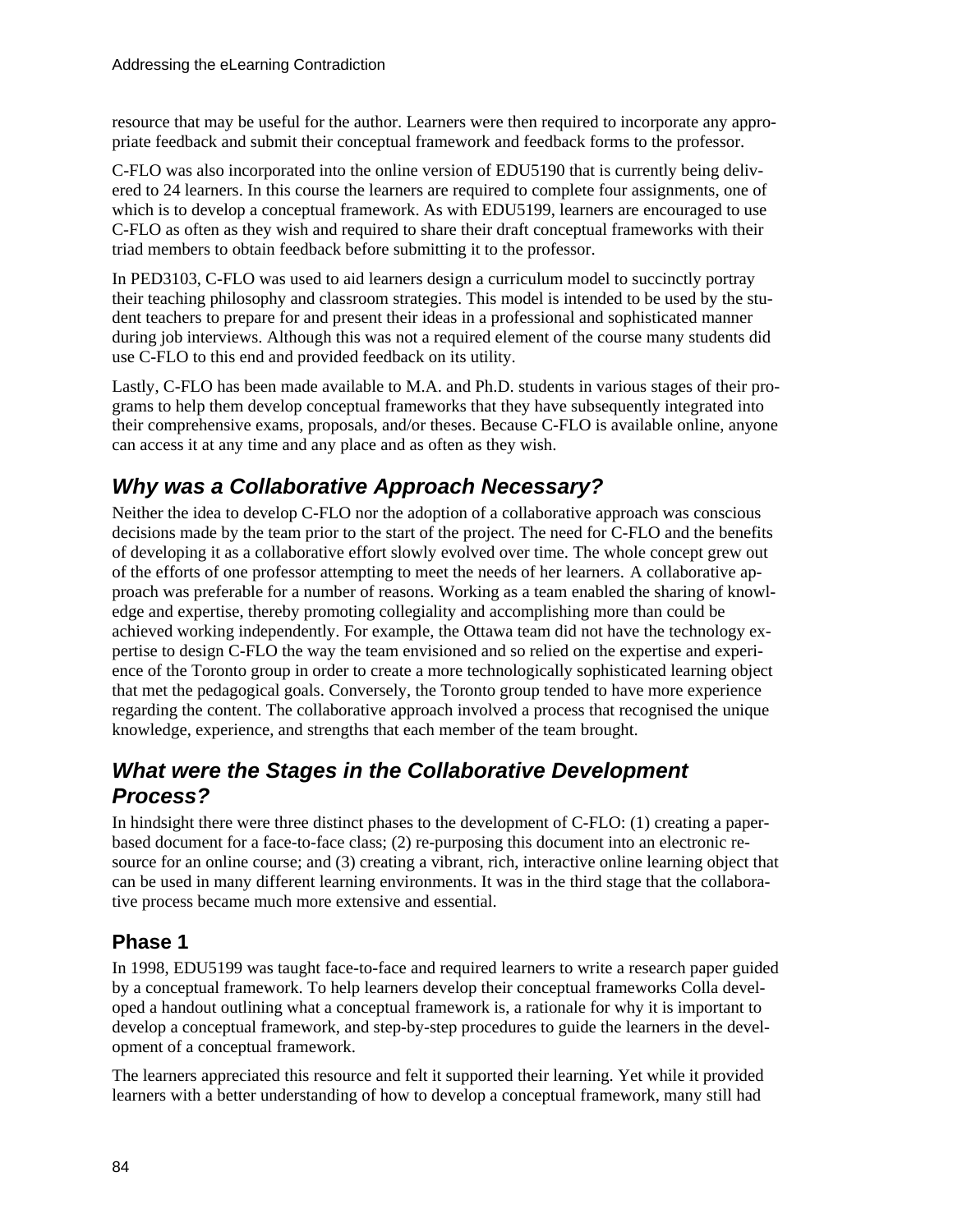multiple questions regarding the process and still found it a challenging and stressful task. It became clear that additional efforts needed to be made to further demystify the process of developing a conceptual framework.

#### **Phase 2**

The next year, Colla and Terrie Lynn took the initiative to develop EDU5199 online and it became the first online course in the Faculty of Education at the UofO. Again, learners were required to write a research paper that included a conceptual framework. The handout from the face-to-face class was refined and transformed into an electronic resource. In addition, learners were provided with online access to examples of conceptual frameworks to give them a clearer idea of the expectations. Although this approach was an improvement over the preceding year, learners still reported frustrations and difficulties with the task and it was evident that a better solution was needed.

#### **Phase 3**

To create C-FLO several individuals who had previously collaborated on various projects came together to form the project team. One of the most notable outcomes of this early collaborative effort was the realisation that the strengths, knowledge, skills, and expertise of the team members complemented one another superbly and resulted in a far better learning product than would have been possible if the members had worked independently. The opportunity to collaborate once again came when the Co-operative Learning Object Exchange (CLOE) supported the design of a third learning object, which turned out to be C-FLO.

For the current C-FLO project, seven people came together to form the project team. Dr. Emma Stodel, a Post-Doctoral Fellow in the Faculty of Education at the UofO, and Terrie Lynn Thompson joined Colla to form the Ottawa contingent. Bill Muirhead, Chris Hinton, Brad Carson, and Erin Banit, all from UOIT, became the Toronto contingent. The team members were selected because they enjoyed working together, had a solid track record of producing results, and had many complementary skills, including creative teaching and learning ideas, content knowledge, curriculum design expertise, real-life experiences supporting learners as they built conceptual frameworks, and multi-media production and programming skills.

Phase 3, the actual development of C-FLO, comprised three stages: pre-workshop, workshop, and post-workshop.

**Pre-workshop:** Once the project team agreed upon the need to develop C-FLO, several additional meetings and conference calls took place to further define the project, determine budgets, and establish roles and responsibilities. The team then entered the pre-workshop stage where much upfront work was completed. Team members communicated via telephone conferencing and email.

The development of C-FLO presented instructional design and technical challenges. The original handout on developing conceptual frameworks did not readily suggest a learning object solution. It was not clear where to begin with this project and what value could be added by the creation of a learning object. However, there was a pedagogical challenge to be addressed because learners perennially had difficulty in creating their own conceptual frameworks and reported significant stress. As the team brainstormed, the need to come up with ways to demystify the process of developing a conceptual framework emerged. It became apparent that the steps for developing a conceptual framework described in the handout needed to be broken down even further elaborating some, adding others—so that the overall process was more detailed and selfexplanatory.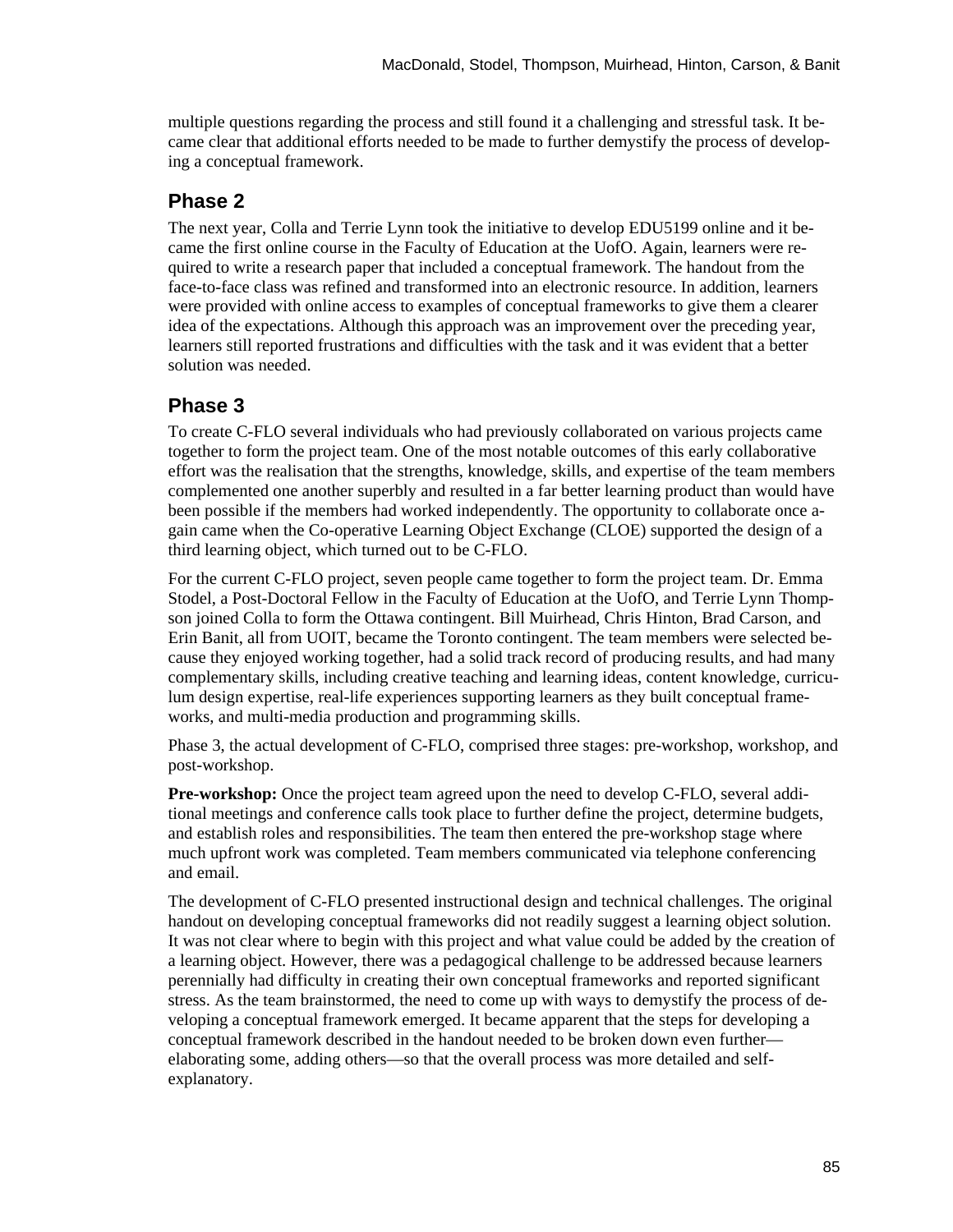The activity component of C-FLO was challenging because doing so required the development of new practical material to reinforce and to support the theoretical content. The inclusion of audio and video was proposed. This led to the idea that perhaps a student's reflection on the experience of developing a conceptual framework would help learners understand that designing a conceptual framework is a complex process and validate the feeling of being lost, frustrated, and confused. By adding this support dimension to the learning object in addition to the rationale, steps, and examples, we felt we would create a superior learning experience.

Terrie Lynn had recently gone through the process of developing a conceptual framework for her M.A. thesis and had documented the process. She had also kept her hand drawn drafts of her conceptual framework (see Figure 2). As a result, she was the logical choice for narrating this aspect of C-FLO.



**Figure 2. Various drafts of the narrator's conceptual frameworks** 

The team then had to decide how to present the content in a learning object. Early design suggestions applied a book metaphor to the interface design. There were to be three sections of the book—theory, tasks, and examples. The team envisioned a theory section that had Internet resources, video, discussion, epistemology, a bibliography, and approaches. The task section would include a series of exercises where the learner would be coached through the process of building their own framework. Lastly, in the example section learners would be provided with a number of previously developed frameworks. However, it was quickly apparent that this initial plan was too large and difficult to design to be practical and that new ideas needed to be explored.

**Workshop:** The team met for a one-day workshop to finalise the design of the learning object and video-tape Terrie Lynn talking about her experiences. The team started by reviewing the steps of how to develop a conceptual framework. The term "steps" got us thinking and there was a lot of discussion on semantics—perhaps "milestones" should be used instead and we could then use pictures of (mile)stones to show the learners' progress. The notion that developing a conceptual framework is like a journey emerged and this metaphor was pursued. The idea of the map and the ship was suggested and the team was very excited. Thoughts were presented on how to do this effectively. Ideas flew among the team members and the team, who had been sitting around the table, were soon all standing and moving around the room as the energy of the interaction and possibilities were presented. The feeling in the room was a rare intellectual excitement that results when ideas are exchanged, accepted, extended, and built upon. It was apparent that everyone was enjoying themselves from the smiles, laughter, and excitement. Often the Ottawa team got carried away with ideas and the Toronto team, who were going to have to implement the ideas, needed to rein them in so the project remained manageable and could be accomplished within the budget and timelines.

During the workshop Chris videotaped Terrie Lynn as she talked about her experience. The video session was fairly informal with questions being asked as she talked and others on the team add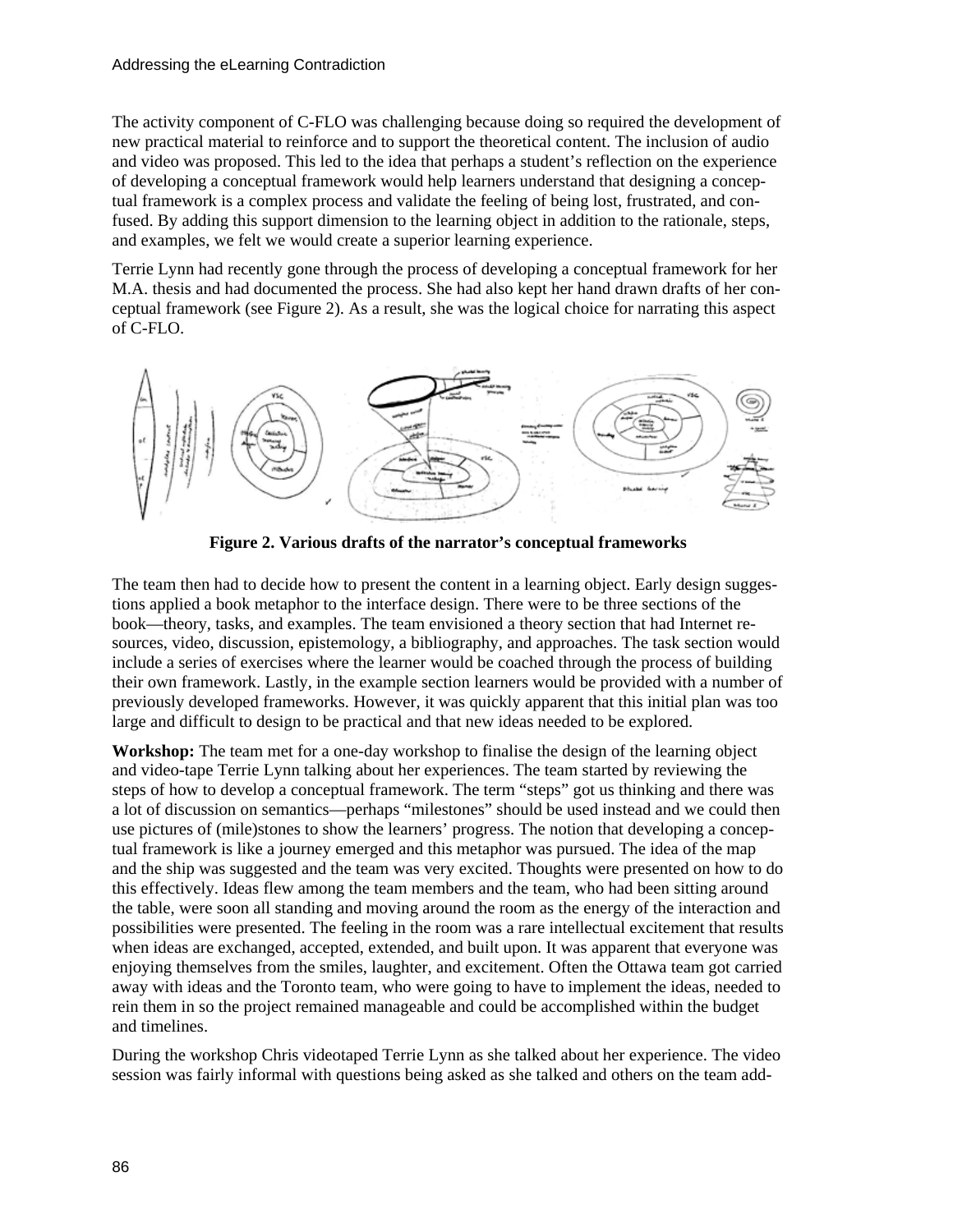ing comments and conferring on various aspects of the process. The video had a freshness and spontaneity that is often difficult to achieve and which added significantly to its viewability.

**Post-workshop:** The post-workshop stage saw the development of the learning object. The Toronto group conducted an initial rough edit on the video and, after wrestling with the viability of streaming video, came up with technology solutions to ensure that the learning object would not be too big and difficult to use. The video footage naturally chunked the material and ultimately shaped the design of C-FLO. The map metaphor conceived during the workshop was developed to portray a visual representation that linked the process of designing a conceptual framework to a journey of discovery. Children's books were used as inspiration. The final learning object took on a "coaching" character by providing the theory, a real case study that includes much valuable advice, and 20 examples of completed conceptual frameworks (see Figure 3). Navigation features enable learners to use the learning object in either a tutorial mode or as a reference, thus supporting a constructivist model of learning.

Once the Toronto group completed the development of C-FLO, the Ottawa group provided the detailed review and testing of the learning object to ensure it was user-friendly, intuitive, engaging, and accurate. This feedback was used to finalise the learning object for release.

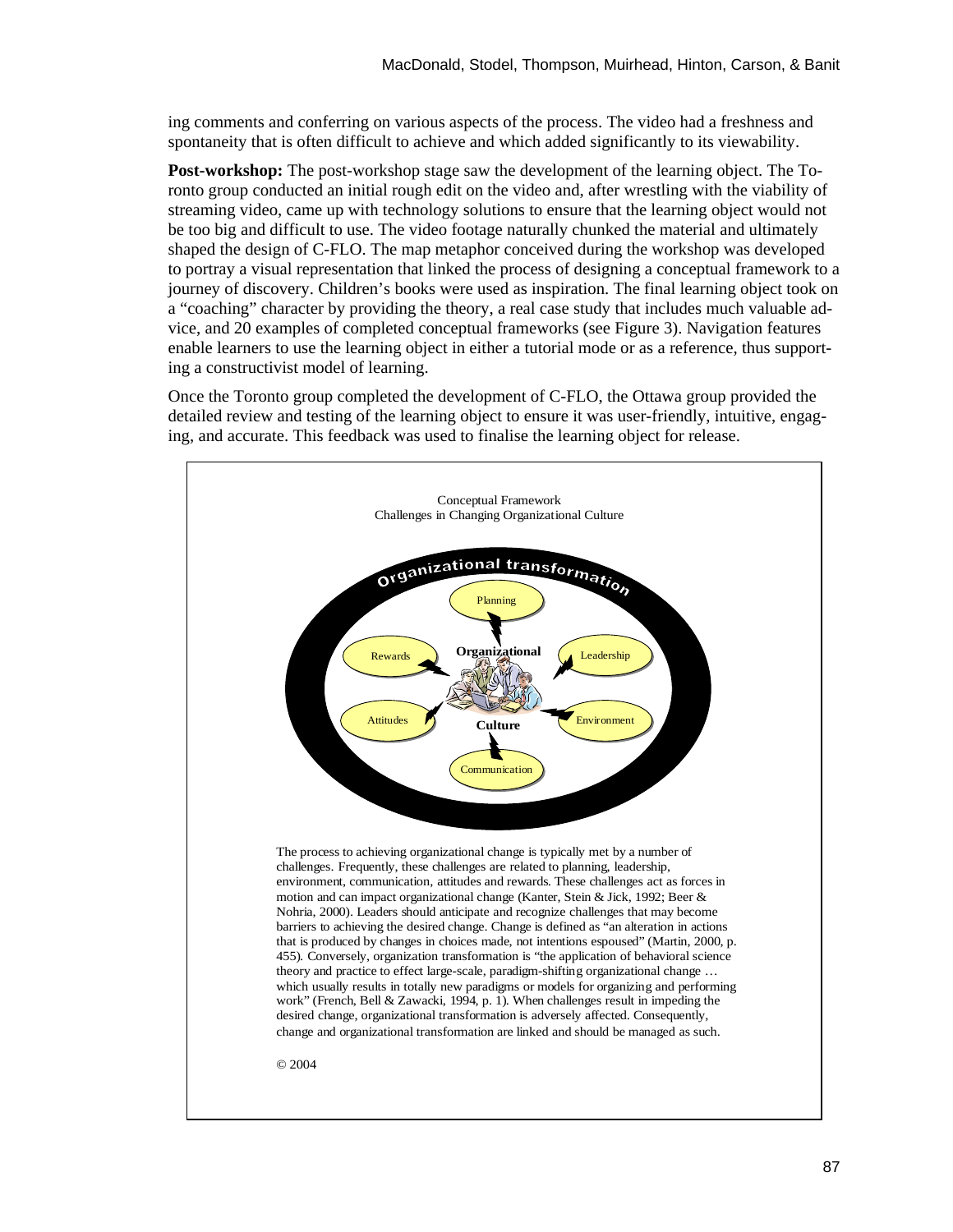

There is overwhelming evidence that schools reinforce and reproduce social inequities within society (Bourdireu, 1986; Lewis, 2003; Merten, 1997; Wang, 2000). In Bourdieu's theory, social capital is defined as personal assets which provide substantial advantages to those who are connected through a network of established relationships. Ideally schools should not recreate inequities that already exist in society but should be agents for change and opportunity. Key factors enabling schools in becoming agents of mobility and opportunity are pedagogies of 'whiteness', teacher education, representative curriculum, addressing radicalization and culture, and modified instruction techniques. Understanding these variables will go a long way in, providing educators with the requisite information necessary to take first steps toward eradicating racism and inequity currently existing in our school systems.

© 2004

**Figure 3. The examples of conceptual frameworks used in C-FLO** 

## **Impact on Student Learning**

C-FLO has been in existence since July, 2004 and used by learners since that time. Evidence for the utility and effectiveness of C-FLO was gathered from a number of sources, including (1) letters and emails from the learners to the professor describing how they had used C-FLO and the benefits they derived from it; (2) the professor's observations regarding the quality of the conceptual frameworks produced as assessed against a performance rubric; (3) analysis of emails and discussion postings in which learners requested help as they developed their frameworks; and (4) course evaluation data.

There are many compelling examples and strong evidence of how C-FLO facilitated learning both as a stand alone product that enhances M.A. students' and Ph.D. students' development of a conceptual framework and as a resource embedded in a course. Those students reported that they found C-FLO to be a fun and engaging learning experience. The following excerpts from letters and emails highlight this: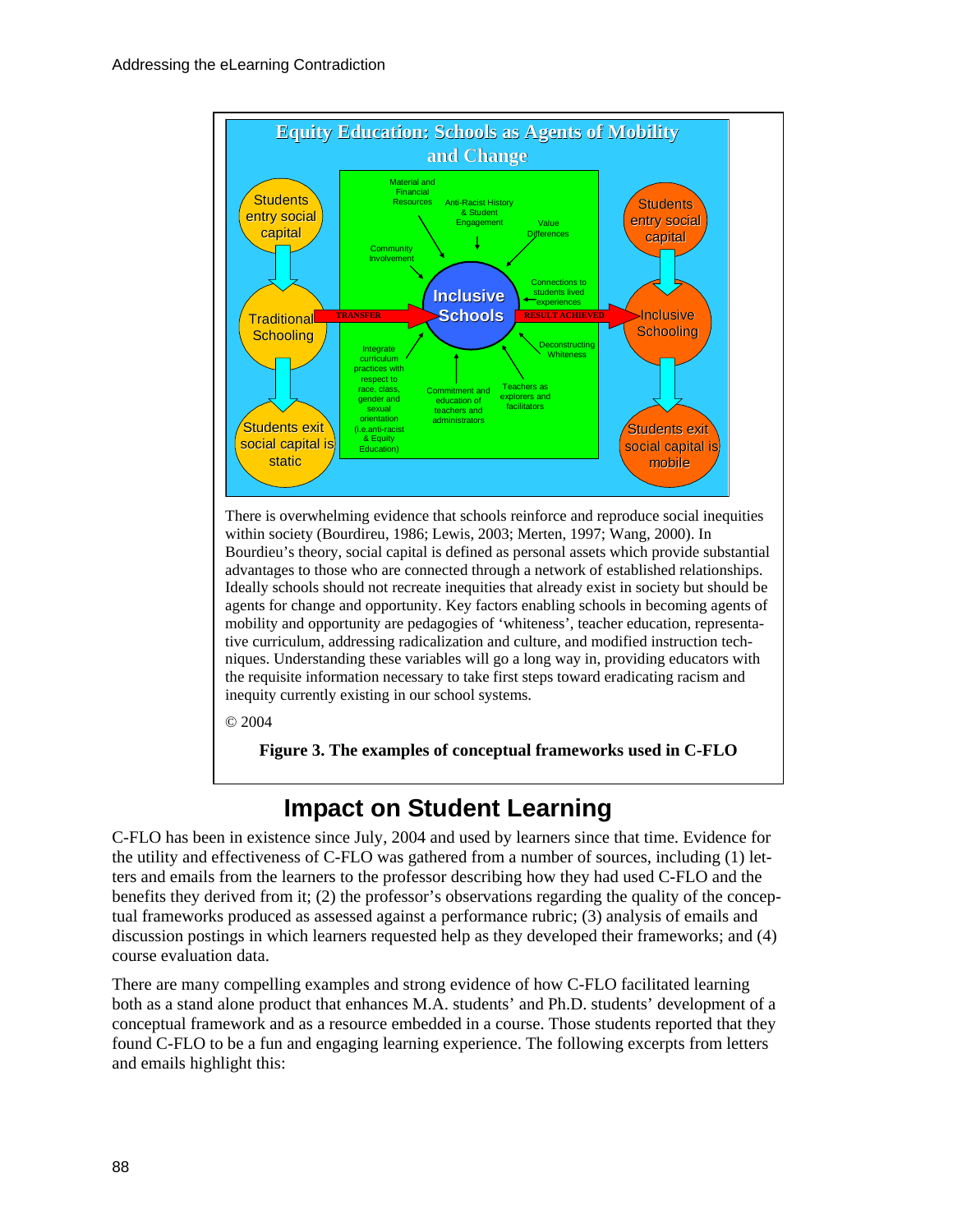[C-FLO is] good to maintain interest and easy to use. *(M.Ed. student)* 

The learning object included texts, videos, graphics and examples. It was amazing. *(M.Ed. student)*

I am currently working on my philosophy of education. Thank you for the link, C-FLO is very helpful. It is a great site. It is very creative yet informative at the same time. *(B.Ed. student)* 

The learning object is well structured and pleasing to the eye. *(Ph.D. candidate)* 

The video clips and range of examples discussing various aspects of the framework gave a sense that a community of learners exists, rather than one who is stranded studying on an island alone. *(M.A. student)*

The C-FLO allowed me to take an active and self-directed role in the conceptualisation and development of my conceptual framework. (*M.Ed. student*)

With C-FLO, the information and knowledge gained is understood, absorbed, and retained. C-FLO peaked [sic] my interest, stimulated my learning, provided an inner motivation and served to increase the effectiveness and efficiency of my learning. Beyond the educational advantages and effects of C-FLO, it permitted me to work as a self-directed learner while still being employed. (*M.Ed. student*)

Several learners indicated that C-FLO improved their learning and facilitated the process of developing a conceptual framework. One learner explained, "We did not start from scratch. By looking at those examples we could identify what should be included in the conceptual framework and the relationship between those factors". A Ph.D. student rued:

"I wish I had known about this website at the early stage of my research as it would have saved me a lot of time in coming to terms with how to systematically go about doing research. As I went through the website I realised that I have actually gone through almost all the stages by trial and error, which is the hard way of course!"

Learners repeatedly mentioned two aspects of C-FLO as being especially helpful to their learning: the conceptual framework examples and the narrators' recounting of her experiences. One learner related:

"It is always a good idea to learn about others' experiences. Her discussion provided us the right direction and we did not have to spend much time figuring out what troubled us. The expectations of a conceptual framework were made clear and the objectives of the learning object were also clear. The examples provided a good indication of expectations both visually and for the written component. I was able to travel through the map at my own pace and go back as much as I desired. The most helpful parts were the working drafts, which clearly demonstrated that a conceptual framework is a work in process. The examples were also helpful. The learning object demystified the development of a conceptual framework by providing examples, drafts, a live student experience, and steps. It was useful to hear the experience of a peer because she went through what I was going through, therefore I could relate."

Another learner shared a similar experience:

"Following the proposed steps helped me document my thoughts and then structure them into a useful guide. The examples provided were key in anchoring my understanding of conceptual frameworks and I still refer to the examples regularly as a source of inspiration. This learning object not only provided me with the basic knowledge necessary to create a conceptual framework, the video clips offered encouraging advice and insight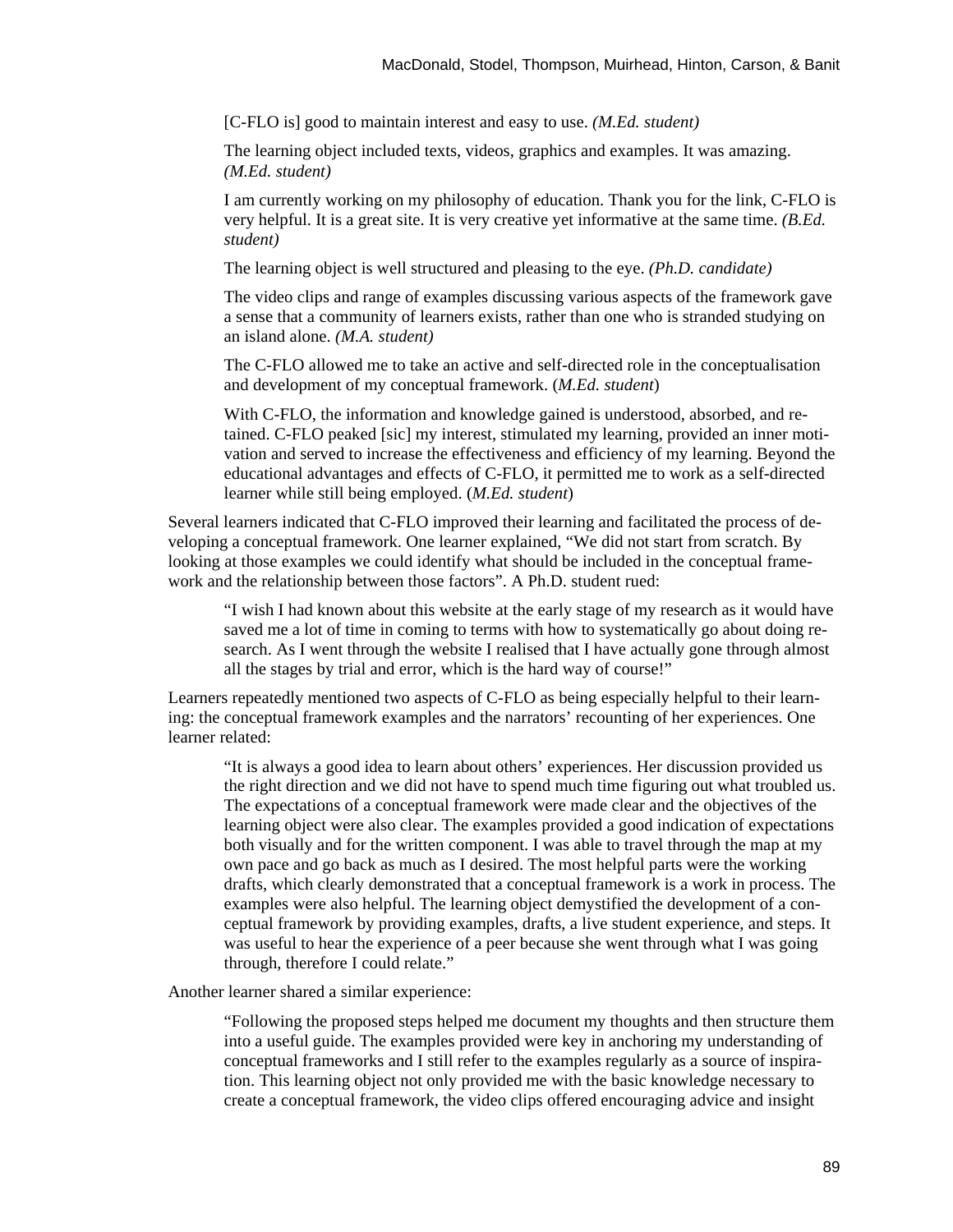into the process. Following someone else's journey somehow made the task less intimidating. This learning object has become a companion and an important resource to help me in my doctoral endeavours."

Convincing evidence that the C-FLO achieved its objectives and facilitated the conceptual framework development process is the learners' conceptual frameworks themselves. As is evident from a perusal of these final products, learners produced professional looking, well-written, comprehensive conceptual frameworks that go beyond the expectations for an M.Ed. course. More specifically, a rubric was used to assess and report on the quality of the conceptual frameworks (see Table 1). This rubric outlines six main quality criteria and three levels of performance outcome and clearly distinguishes between major and minor revisions.

| <b>Criteria</b>        | <b>Requires Major Re-</b> | <b>Requires Minor Re-</b> | Acceptable               |
|------------------------|---------------------------|---------------------------|--------------------------|
|                        | visions                   | visions                   |                          |
| Alignment between      | Alignment between         | Few mistakes in           | Everything in the dia-   |
| diagram and write up   | diagram and write-up      | alignment between         | gram is described in     |
|                        | not apparent. Several     | diagram and write-up      | the paper and every-     |
|                        | things in diagram not     |                           | thing in the write-up    |
|                        | described in write up     |                           | can be seen in the dia-  |
|                        | or visa versa             |                           | gram                     |
| Aesthetically pleasing | Diagram not in com-       | Attractive diagram        | Attractive diagram       |
| diagram                | puter software, not       | that needs minor          | with good use of         |
|                        | attractive                | tweaking                  | graphics and colour      |
| Clear research vari-   | Variables not opera-      | Good description of       | All variables de-        |
| ables                  | tionalised                | variables with minor      | scribed adequately       |
|                        |                           | explanations required     |                          |
| Relationship among     | Relationship among        | Minor editing needed      | Clear relationship       |
| variables apparent     | variables not evident     | to clarify relationships  | evident between and      |
|                        |                           |                           | among variables          |
| Succinct write up de-  | Write up too long and     | Clear writing, needs      | Clear writing describ-   |
| scribing the diagram   | convoluted. Unclear       | minor editing             | ing all variables in the |
|                        |                           |                           | diagram                  |
| Presentation of mate-  | Writing unclear, not      | Minor grammar or          | Clear writing, correct   |
| rial                   | attentive to APA writ-    | spelling errors, minor    | grammar and spelling,    |
|                        | ing style, grammar        | <b>APA</b> mistakes       | correct use of APA       |
|                        | and spelling mistakes     |                           |                          |

**Table 1. Assessment rubric for conceptual framework** 

The professor reported that the first drafts of the conceptual frameworks from these learners were better than in the previous years when learners did not have access to C-FLO. All 15 students in the completed course with C-FLO produced conceptual frameworks on their first attempt. Those conceptual frameworks required only minor revisions for inclusion in their final synthesis paper.

As Table 2 illustrates, this degree of quality on the first draft is something that had never occurred in previous offerings of the course. One M.Ed. student wrote:

"Because of the effectiveness of C-FLO, I was able to develop a comprehensive conceptual framework. I was requested to complete only minor modifications following the submission of my initial draft. The conceptual framework allowed me to clarify the structure of my paper early on, thus considerably facilitating the writing process". These find-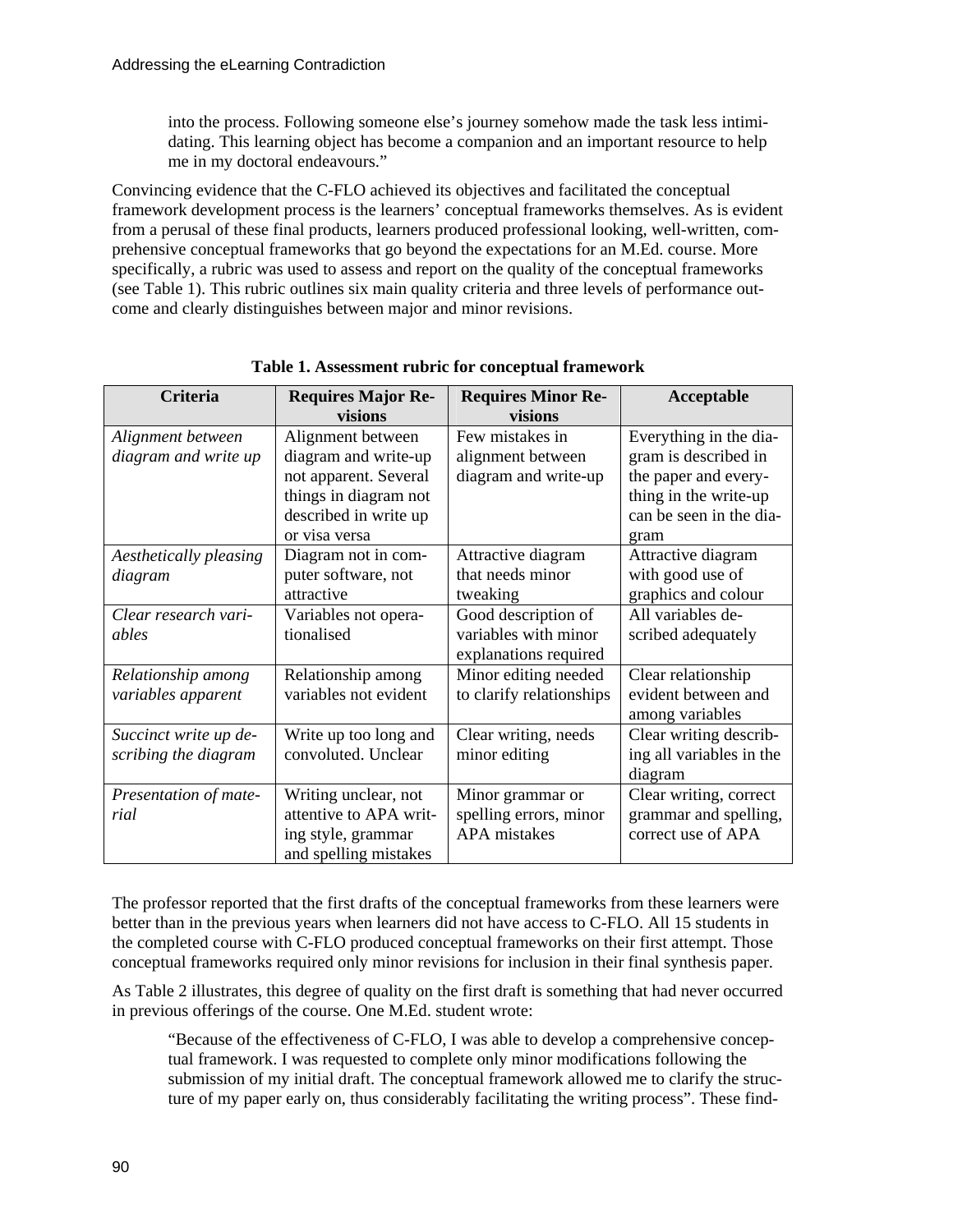ings suggest that C-FLO may save both the learner and the professor time. Indeed, one learner noted, "I had no idea about conceptual frameworks at first. However, the learning object made the process easier and faster".

| <b>Course</b>               | $\#$ students in<br>course | Percentage of learners who needed to<br>make major revisions to the first draft of<br>their conceptual frameworks |
|-----------------------------|----------------------------|-------------------------------------------------------------------------------------------------------------------|
| EDU5199 - Fall 2002         | 19                         | 74                                                                                                                |
| <b>Before C-FLO</b>         |                            |                                                                                                                   |
| EDU5199 - Fall 2003         | 32                         |                                                                                                                   |
| <b>Before C-FLO</b> but in- |                            |                                                                                                                   |
| cluding online examples     |                            |                                                                                                                   |
| EDU5199 - Fall 2004         | 15                         |                                                                                                                   |
| After C-FLO                 |                            |                                                                                                                   |

**Table 2. Percentage of learners who needed to make major revisions to the first draft of their conceptual frameworks** 

Moreover, an analysis of discussion postings and the learners' emails to the professor and discussion postings indicated that there was less stress, anxiety, and confusion amongst learners and far fewer questions regarding how to develop a conceptual framework than when the learners had had to develop a conceptual framework without the support of C-FLO. Table 3 highlights a decrease in the number of questions regarding the conceptual framework development process the learners asked the professor after the introduction of C-FLO.

**Table 3. Number of learner emails to professor with questions relating to the development of conceptual frameworks.** 

| <b>Course</b>                                                                 | $#$ students in<br>course | Average # emails per learner sent to<br>professor with questions related to<br>conceptual frameworks |
|-------------------------------------------------------------------------------|---------------------------|------------------------------------------------------------------------------------------------------|
| EDU5199 - Fall 2002<br><b>Before C-FLO</b>                                    | 19                        | 1.42                                                                                                 |
| EDU5199 - Fall 2003<br><b>Before C-FLO</b> but in-<br>cluding online examples | 32                        | 0.94                                                                                                 |
| EDU5199 - Fall 2004<br>After C-FLO                                            | 15                        | 0.53                                                                                                 |

By providing criteria for expected rigor and examples of completed products, C-FLO provided a standard that facilitated the creation of quality conceptual frameworks on the learners' first drafts. Not only did this mean less work and time for learners in revising and reworking their conceptual frameworks, but also less work and time for the professor marking and providing feedback to learners. Further, learners were more confident and able to readily engage in a higher level of discussion with others regarding the content of their conceptual framework.

One last piece of evidence that supports the positive impact C-FLO had on the learning experience is the overall course rating from the course evaluations completed by the learners in EDU5199. Figure 4 illustrates the teaching scores  $(1 - \text{very poor}; 2 - \text{poor}; 3 - \text{acceptable}; 4 - \text{query}})$ good;  $5$  – excellent) on the P report ( $O6 - I$  find that the professor as a teacher is;  $O8 - I$  think the professor conveys the subject matter; Q9 – I find the professor well prepared for class; Q12 – When I need to consult with the professor outside class, I find him/her available during scheduled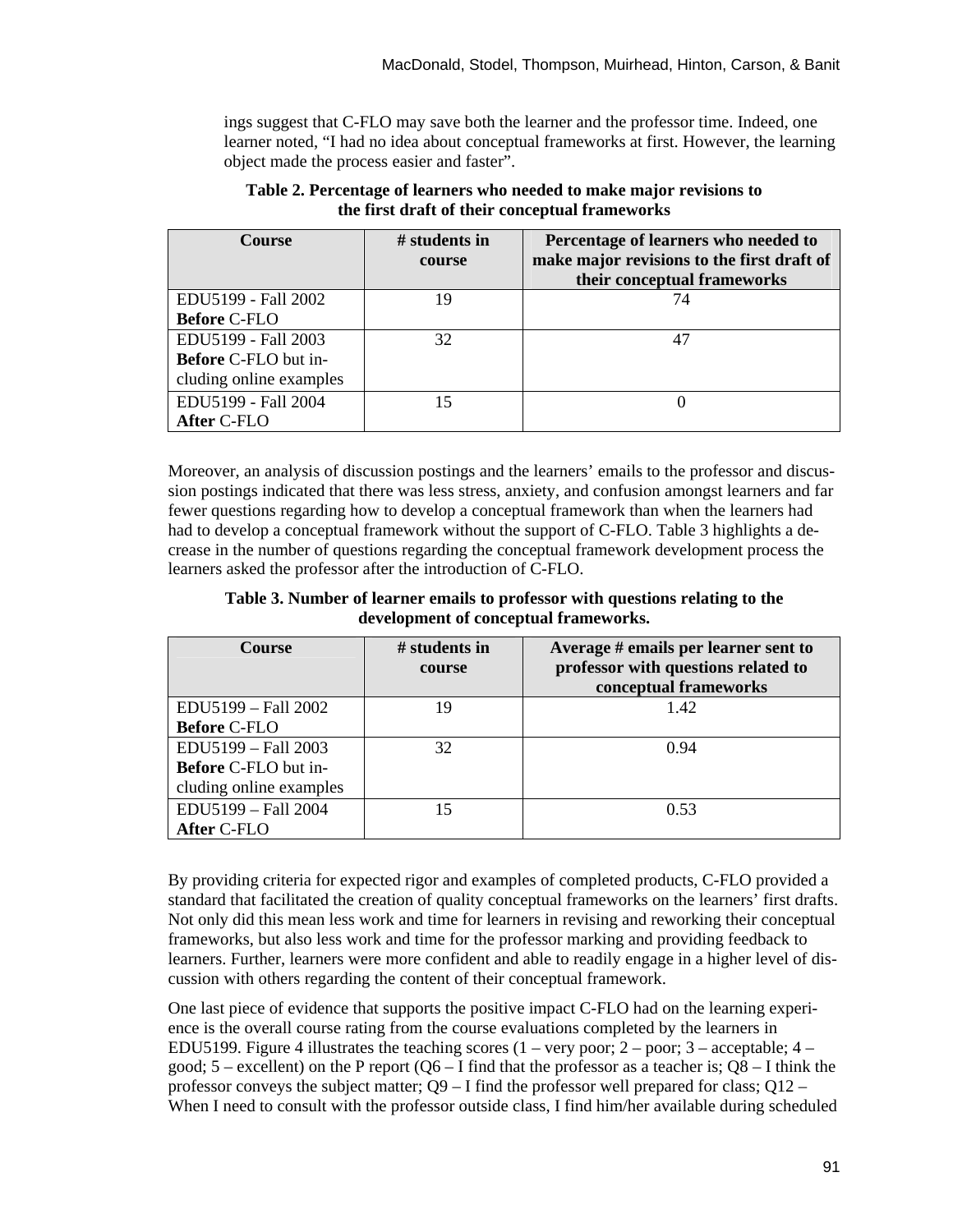

office hours and/or at prearranged times) over a three year period before and after the integration of C-FLO. Although there could be other reasons to explain the increase in scores, the data indicates a positive increase in teaching scores after C-FLO was implemented into EDU5199 in Fall, 2004.

**Figure 4. Teaching scores for EDU5199 before and after the introduction of C-FLO** 

## *Future Developments*

The feedback from the learners who have used C-FLO has been extremely positive. At the same time, the interest that is currently been shown in the wider dissemination of this learning object is phenomenal and continues to grow rapidly. In addition to its original location on the web (http://innovation.dc-uoit.ca/cloe/lo/cf/ ), C-FLO has recently been made available through the [CLOE learning repository and can be ac](http://innovation.dc-uoit.ca/cloe/lo/cf/)cessed at http://cloe.on.ca . CLOE is a pan-Canadian repository for learning objects established to facilit[ate the exchange o](http://cloe.on.ca/)f learning objects between universities. The goal is to create a collaborative educational program by encouraging learning objects to be shared and used in classrooms across Canada. Member institutions develop learning objects that are available on a reciprocal basis; faculty may both use and contribute materials to the repository. The learning objects go through a peer review process to ensure the learning materials meet the most rigorous standards both for learning object design and academic discourse. The attention to the peer review process within CLOE differentiates it from disparate content found throughout the Internet.

C-FLO is also available through MERLOT (Multimedia Educational Resource and Online Teaching; www.merlot.org ). MERLOT is another learning object repository that facilitates the free exc[hange of learning o](http://www.merlot.org/)bjects designed for faculty and students enrolled in secondary or postsecondary education. Educators from across the globe may access the repository and use materials (learning objects) for educational purposes based on an open license arrangement. MERLOT, like CLOE, ensures materials meet standards for academic integrity while also ensuring the learning objects meet emerging standards for learning object design.

Finally, C-FLO can also be accessed from the UofO's Centre for University Teaching's website. The Centre for University Teaching provides pedagogical programs and services for members of the academic community to promote and provide support for the development and provision of the highest quality teaching throughout the university. Over 1,000 faculty and 30,000 students at the university have access to this site.

Response is enthusiastic when C-FLO is explained or demonstrated. For example, when the existence of C-FLO was recently made known in a thesis proposal in the Faculty of Education at the UofO, every professor and M.A. and Ph.D. student in the room expressed a need for the learning object and several requested the link. A professor from the Second Language Institute at the UofO revealed,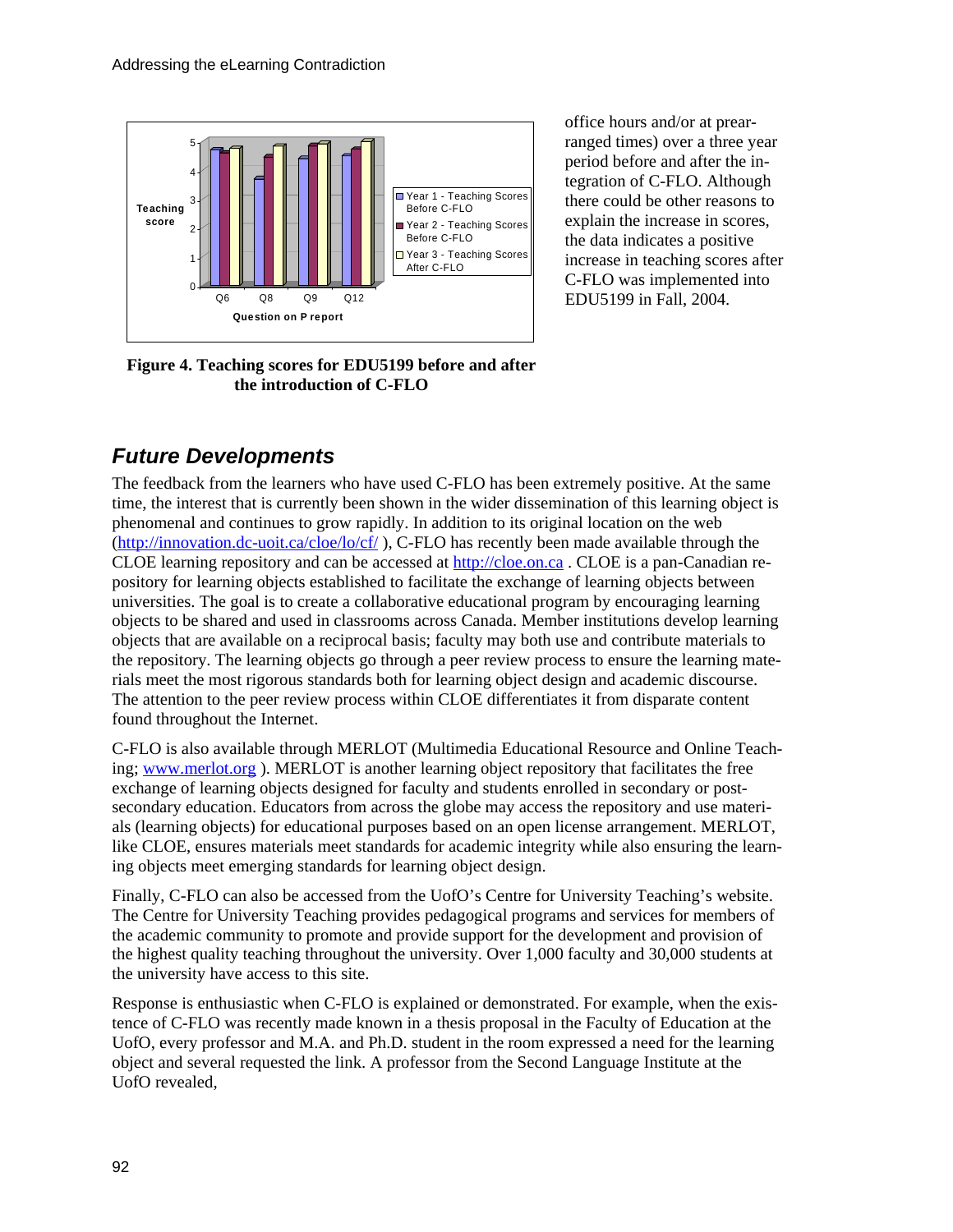"Earlier this week, I forwarded the information about your work on conceptual frameworks to my Ph.D. students. I am sure they will find it very helpful. Many thanks again for sharing this work with us."

The Director of an e-learning Initiative in South Australia writes:

"I believe it [C-FLO] would prove useful in an Australian Higher Education context. In the somewhat conservative field of teacher education this stands out as innovative and useful, drawing both teachers and students into a world of reuse, reflection, and reconceptualization."

Lastly, C-FLO was recently demonstrated at a meeting of healthcare professionals and many individuals in the room expressed an interest in implementing C-FLO into their courses in nursing, medicine, and pharmacy. The Curriculum Coordinator from provincial Health Care Nurse Practitioner Program writes:

The Conceptual Frameworks Learning Object was easy to navigate and interactive with multi media. The content has potential to be incorporated into a number of other programs. I have forwarded the example to the course professors in the program for their review. I am seeking their suggestions as to how this can be incorporated into this educational program.

## **Conclusions and Recommendations**

The collaborative project described in this paper resulted in a product that improved student learning and ability to develop a comprehensive conceptual framework; provided an engaging and enjoyable learning experience for learners; reduced the stress and anxiety learners commonly associate with the task of developing a conceptual framework; and produced higher quality work than the professor had previously observed among learners before the availability of C-FLO. C-FLO provides a timely and important contribution by providing information in a "building block" format accessible to learners requiring "just in time" acquisition of knowledge and skills to help them succeed in developing conceptual frameworks to facilitate the writing of research papers, reports, and theses. C-FLO can be used as a stand-alone product, embedded into online courses, or employed as a support resource in face-to-face courses and programs.

A number of lessons emerged from the experience of designing and developing C-FLO that may benefit other teams who are considering developing online learning objects:

- 1. Select your team strategically so that team members' strengths, knowledge, skills, and expertise complement one another. The result will be a far better learning product than would be possible if the members worked independently.
- 2. Define the team members' roles and responsibilities clearly at the start of the project.
- 3. Involve learners in the design process. They will be able to provide valuable insight from the learners' perspective and highlight learners' needs. Learners' input may influence what content is emphasised in the learning object and the design of the activities in the learning process.
- 4. Involve a project champion who possesses passion, persistence, and the unwavering belief in the value of developing innovative learning experiences for learners.
- 5. Arrange for the team to spend time together early on in the project. This will allow for teambuilding and the conceptualization of the project, agreement of goals and objectives, exchange of ideas, and a general plan for what the end project will look like, how it will be developed, and the roles of the group members.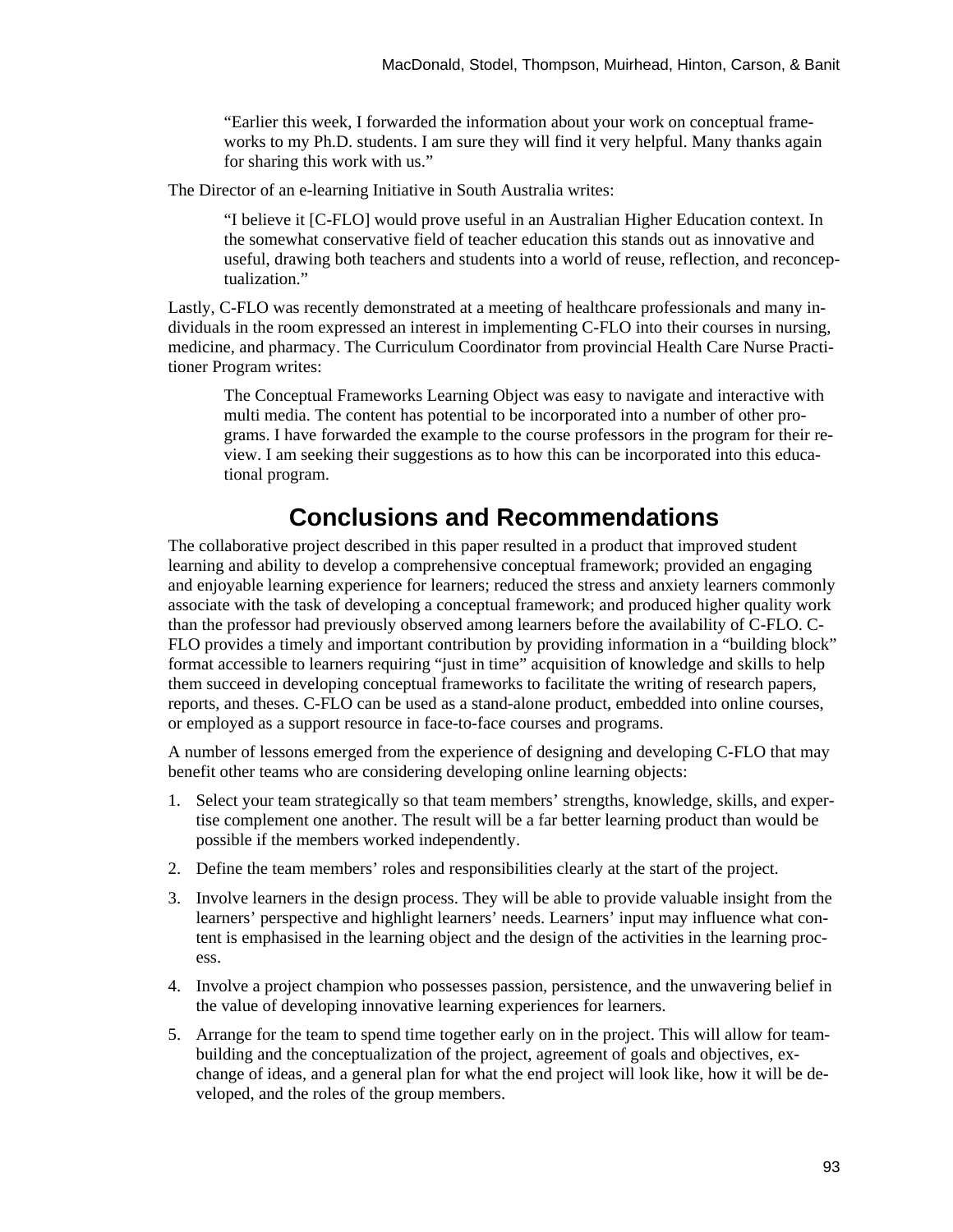- 6. If the learners are required to create something, provide an example(s) of the end product. This will help clarify expectations and set a quality standard for learners to meet or exceed.
- 7. The learning object and the activities within it should be fun and engaging. When the team explores creative ideas and challenges, it not only makes the design process exciting and enjoyable but results in a better quality product.
- 8. The use of a metaphor can enhance the learning process by providing context and helping the learners build bridges between the familiar and the new.
- 9. To avoid technology dictating the design process, first focus on the learning objective(s) and then the activities and assessments that will support them. You can then experiment with the metaphor and finally look at the technology tools and see how they will best support the learning objectives.
- 10. Pilot early versions of the learning object with learners to receive formative feedback to assist in fine tuning the design, including content and usability.

Traditionally, university professors have worked in isolation often replicating courses and resources across, and even within, institutions. Professors are often protective of their intellectual property and convincing some of them of the benefits of collaboration may require a paradigm shift. Not only can working in teams within and across faculties improve teaching, make better use of resources, and save time, the social facet of learning has been found to be a source of support and encouragement during learning (Stodel, 2004). Sharing our experiences regarding the development of C-FLO could be helpful to professors wanting to eliminate the eLearning Contradiction and meet the challenges of implementing technology solutions while managing their time and resources to enable them to excel in the university culture. Indeed, in some cases university faculty are encouraged to use technology both to support their on-campus courses and to support eLearning. Implementing C-FLO into a face-to-face course could meet the technology requirement of some faculties with little or no effort on the part of the professor. In short, collaborative projects such as C-FLO where professors share resources and expertise to improve student learning could be a first step toward addressing the eLearning Contradiction.

### **References**

- Ally, M. (2004). Designing effective learning objects. In R. McGreal (Ed.), *Online education using learning objects* (pp. 87-97). London: RoutledgeFalmer.
- Burge, E. J. (2001a). Using learning technologies: A synthesis of challenges and guidelines. In E. J. Burge & M. Haughey (Eds.), *Using learning technologies: International perspectives on practice* (pp. 145- 155). London: Routledge Falmer.
- Burge, E. J. (2001b). The strategic use of learning technologies. *New directions in adult and continuing education, # 88.* San Francisco, CA: Jossey-Bass/Wiley.
- Burge, E. J., & Haughey, M. (2001). *Using learning technologies: International perspectives on practice*. London: Routledge Falmer.
- Canada, M. (2000). Students as seekers in online courses. In R. E. Weiss, D. S. Knowlton, & B. W. Speck (Eds.), *Principles of effective teaching in the online classroom, No. 84* (pp. 35-40). San Francisco, CA: Jossey-Bass.
- Conference Board of Canada. (2000). *Solutions for employers: Effective strategies for using learning technologies in the workplace.* Retrieved September 27, 2002 from <http://www.conferenceboard.ca/education/pdf/solutions1.pdf>
- Conference Board of Canada. (2001). *ELearning for the workplace: Creating Canada's lifelong learners.*  Retrieved September 27, 2002 from http://www.conferenceboard.ca/education/pdf/eLearning for the workplace.pdf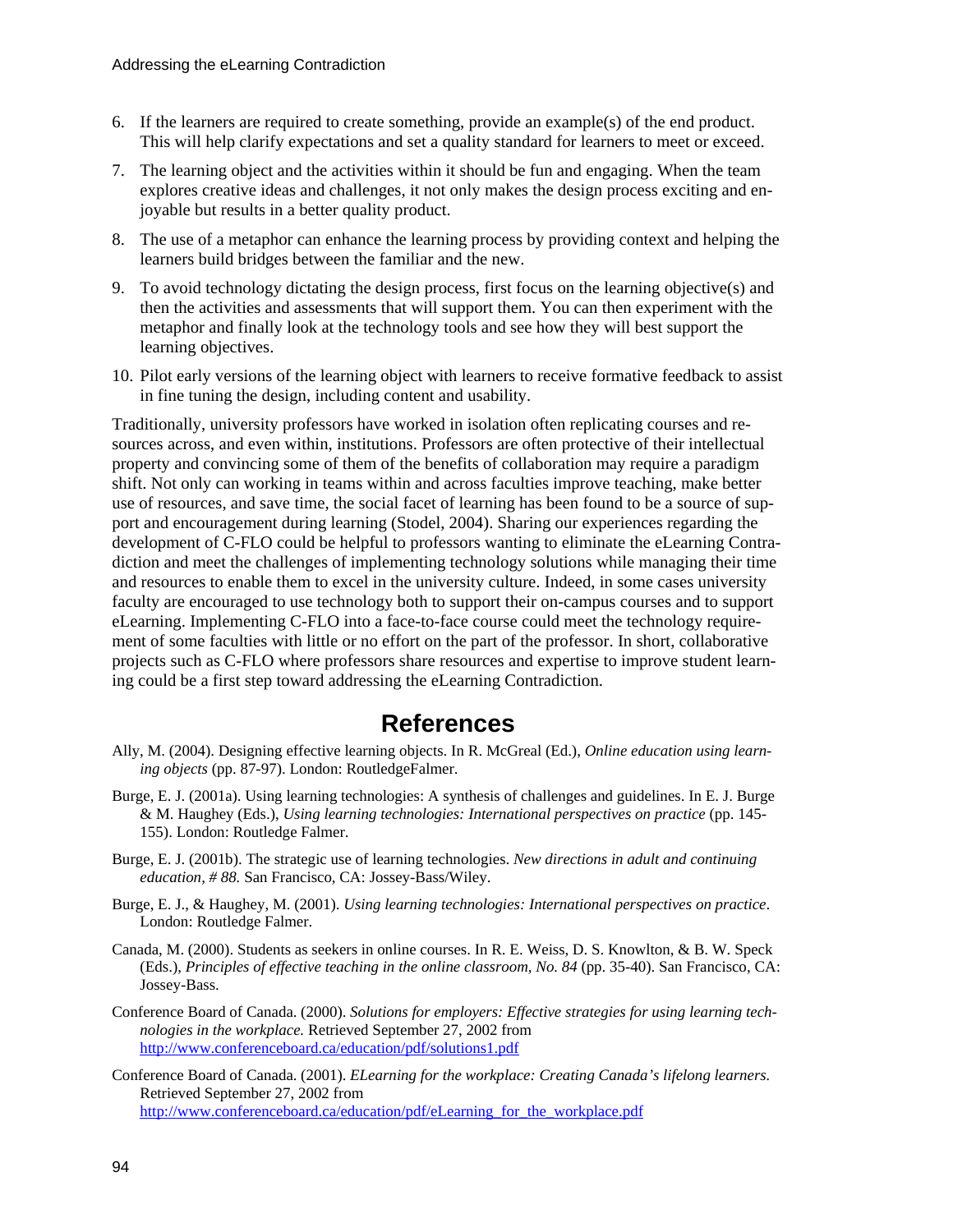- DeBard, R., & Guidera, S. (2000). Adapting asynchronous communication to meet the seven principles of effective teaching. *Journal of Educational Technology Systems, 28* (3), 219-230.
- Downes, S. (2004). Learning objects resources for learning worldwide. In R. McGreal (Ed.), *Online education using learning objects* (pp. 21-31). London: RoutledgeFalmer.
- Drucker, F. P. (1997). *The organization of the future.* San Francisco, CA: Jossey-Bass.
- Eastmond, D., & Ziegahn, L. (1995). Instructional design for the online classroom. In Z. L. Berge & M. P. Collins (Eds.), *Computer mediated communication and the online classroom, Vol. III: Distance learning* (pp. 59-80). Cresskill, NJ: Hampton Press.
- Fitch, J.L. (2004). Student feedback in college classroom: A technology solution. *Educational Technology Research and Development*, *52* (1), 71-81.
- Gibbons, A. S., Nelson, J., & Richards, R. (2000). The nature and origin of instructional objects. In D. A. Wiley (Ed.), *The instructional use of learning objects* [Electronic version]. Retrieved December 15, 2004 from<http://reusability.org/read/chapters/gibbons.doc>
- Haughey, M., & Anderson, T. (1998). *Networked learning: The pedagogy of the Internet.* Toronto, ON: McGraw-Hill.
- Hill, J. R. (1997). Distance learning environments via the world wide web. In B. H. Khan (Ed.), *Web-based instruction* (pp. 75-80). Englewood Cliffs, NJ: Educational Technology.
- Hodgins, H. W. (2000). *Into the future: A vision paper.* Retrieved December 15, 2004 from <http://www.learnativity.com/download/MP7.PDF>
- Hunt, M., Parsons, D., & Fleming, A. (2003). A review of the research literature on the use of managed learning environments and virtual learning environments in education, and a consideration of the implications for schools in the United Kingdom. Retrieved January 9, 2005 from [http://www.becta.org.uk/page\\_documents/research/VLE\\_report.pdf](http://www.becta.org.uk/page_documents/research/VLE_report.pdf)
- Jonassen, D. H. (1994). Thinking technology: Toward a constructivist design model. *Educational Technology, 34* (4), 34-37.
- Jonassen, D. H., Peck, K. L., & Wilson, B. G. (1999). *Learning with technology: A constructivist perspective.* Upper Saddle River, NJ: Prentice Hall.
- Kearsley, G. (1996, Winter). The World Wide Web: Global access to education. *Educational Technology Review, 5,* 26-30.
- Khan, B. H. (1997). Web-based instruction (WBL): What is it and why is it? In B. H. Khan (Ed.), *Webbased instruction* (pp. 5-18). Englewood Cliffs, NJ: Educational Technology.
- Land, S. M., & Hannafin, M. J. (2000). Student-centered learning environments. In D. H. Jonassen & S. M. Land (Eds.), *Theoretical foundations of learning environments* (pp. 1-23). Mahwah, NJ: Lawrence Erlbaum Associates.
- MacDonald, C. J., & Gabriel, M. A. (1998). Toward a partnership model for web-based learning. *The Internet and Higher Education, 1* (3), 203-216.
- MacDonald, C. J., Stodel, E. J., Farres, L. G., Breithaupt, K., & Gabriel, M. A. (2001). The Demand-Driven Learning Model: A framework for web-based learning. *The Internet and Higher Education, 4* (1), 9-30.
- MacDonald, C. J., & Thompson, T. L. (2004). *Structure, content, delivery, service, and outcomes: Quality e-learning.* Manuscript submitted for publication.
- McConnell, D. (2002). The experience of collaborative assessment in eLearning. *Studies in Continuing Education, 23* (1), 73-92.
- McGorry, S. Y. (2003). Measuring quality in online programs. *The Internet and Higher Education, 6* (2), 159-177.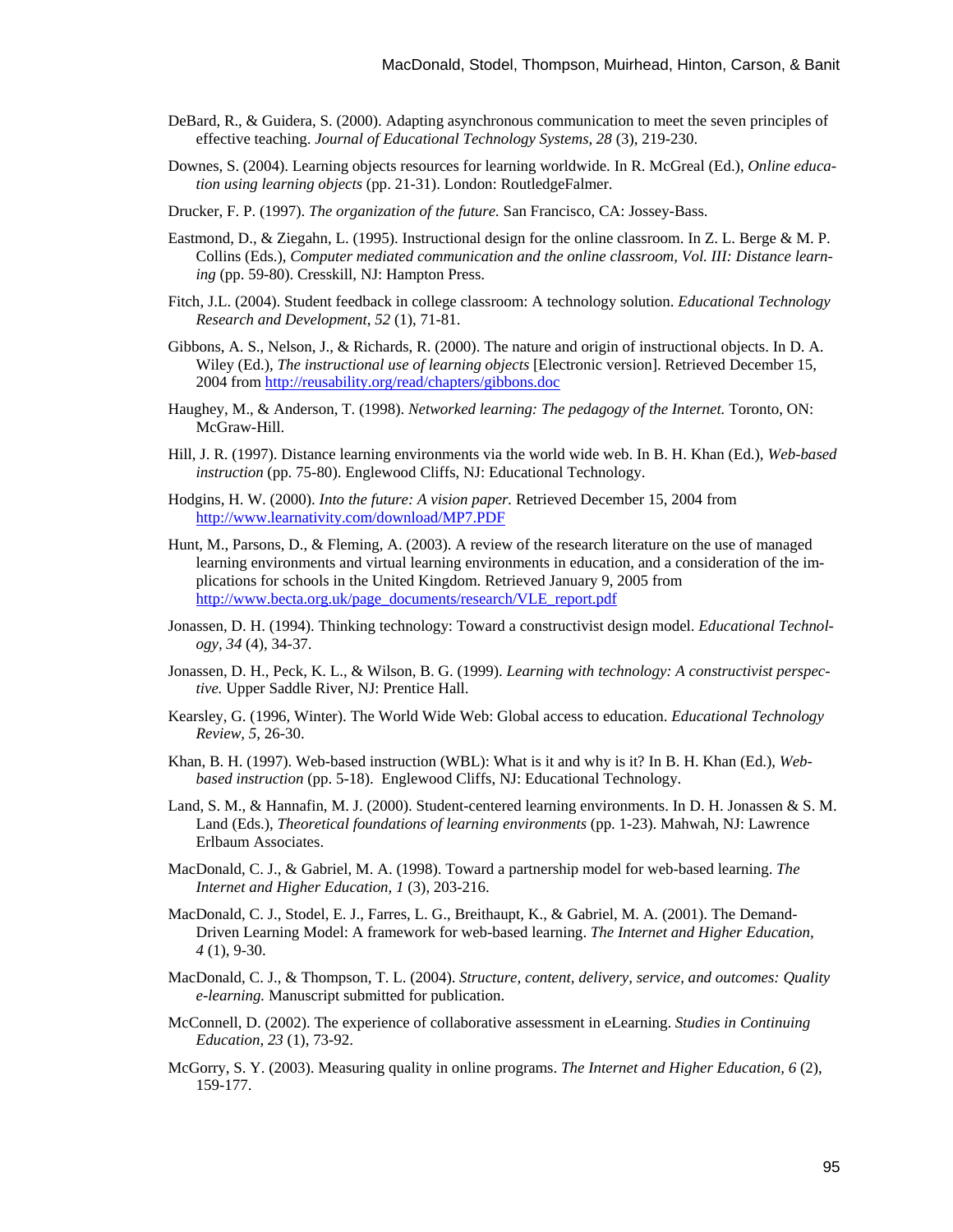- Moe, M. T., & Gay, R. K. (1997). Profiting from the failure of higher education: Demolishing the ivy halls and building classrooms without walls. In *The dawn of the age of knowledge education industry* (pp. 3- 7). Nations Bank Montgomery Securities, Research Report 1st Quarter, April, 1997.
- Muirhead, W., & Haughey, M. (2003). *An assessment of the learning objects, models and frameworks de*veloped by The Learning Federation Schools Online Curriculum Content Initiative. Australia: The Learning Federation.
- Parrish, P. E. (2004). The trouble with learning objects. *Educational Technology Research and Development*, *52* (1), 49-67.
- Porter, D., Curry, J., Muirhead, W., & Galan, N. (2002). *Report on learning object repositories: Review and recommendations for a pan-Canadian approach to repository implementation in Canada.* Ottawa, ON: CANARIE and Industry Canada.
- Relan, A., & Gillani, B. B. (1997). Web-based instruction and the traditional classroom: Similarities and differences. In B. H. Khan (Ed.), *Web-based instruction* (pp. 41-46). Englewood Cliffs, NJ: Educational Technology.
- Richards, G., & Hatala, M. (2003). Interoperability frameworks for learning object repositories. In A.M. Vilas, J.A.M. Gonzalez, & J.M. Gonzales (Eds.). *Advances in technology-based education: Toward a knowledge-based society* (pp. 366-372). Badajoz: Junta de Extremadura, Consejera de Education.
- Romiszowski, A. J. (1997). Web-based distance learning and teaching: Revolutionary invention or reaction to necessity? In B. H. Khan (Ed.), *Web-based instruction* (pp. 25-37). Englewood Cliffs, NJ: Educational Technology.
- Salmon, G. (2000). *E-moderating: The key to teaching and learning online.* London: Kogan Page.
- Smaldino, S. (1999). Instructional design for distance education. *Techtrends, 43* (5), 9-13.
- Stodel, E. J. (2004). *Mental training for enjoyment: Exploring the experiences, processes, and outcomes with recreational golfers.* Unpublished doctoral dissertation, University of Ottawa, Ottawa, Ontario, Canada.
- Stodel, E. J., & Farres, L. G. (2002). Insights for delivering mental skills training over the web. *Journal of Excellence, 6,* 104-117.
- Urdan, T. A. & Weggen, C. C. (2000). *Corporate e-learning: Exploring a new frontier.* Retrieved December 15, 2004 from http://wrhambrecht.com/research/coverage/elearning/ir/ir\_explore.pdf
- Wagner, E. D. (1997). Interactivity: From agents to outcomes. *New Directions for Teaching and Learning, 71,* 19-26.
- Wiley, D. A. (2000). Connecting learning objects to instructional design theory: A definition, a metaphor, and a taxonomy. In D. A. Wiley (Ed.), *The instructional use of learning objects* [Electronic version]. Retrieved December 15, 2004 from<http://reusability.org/read/chapters/wiley.doc>



## **Biographies**

**Dr. Colla J. MacDonald** is a Professor in the Faculty of Education at the University of Ottawa. Her research concentrates on eLearners and eLearning environments. She supervises graduate students working in the area of eLearning and has published the Demand-Driven Learning Model (DDLM) (a model for designing superior e-learning) and a companion online survey to evaluate e-learning courses and programs. She has designed and taught several online courses including one that won the WebCT Exemplary Course Award.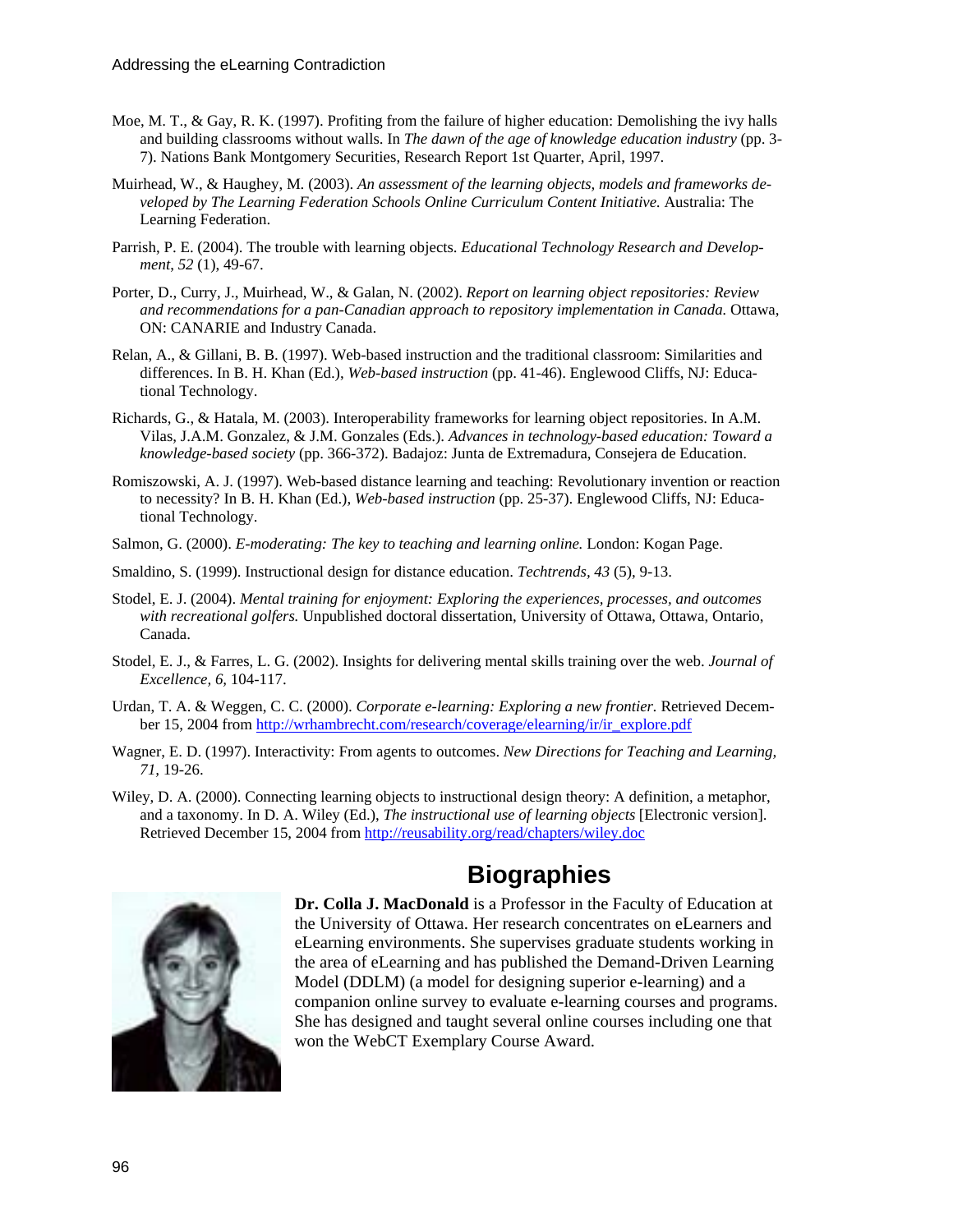

**Dr. Emma Stodel** is a Post-Doctoral Fellow in the Faculty of Education at the University of Ottawa. Her research is dedicated towards developing a better understanding of the e-learning process from design through to evaluation and providing guidelines for the effective practice of e-learning. Dr. Stodel was a key partner in the development of two e-learning models: the Demand-Driven Learning Model and WebExcellence in Mental Skills Education.



**Terrie Lynn Thompson.** As a learning consultant, her focus is on helping people and organizations become better at learning – especially e-learning. Her background includes management, research, facilitation, and instructional design in a range of settings: international, not-for-profit sport, high tech, and higher education. She has been involved in research projects exploring quality e-learning initiatives. As the Learning Director for Digital Opportunity Trust, a Canadian-based NGO, she currently develops innovative international ICT and Development learning experiences for youth leaders and community members in developing countries.



**Dr. Bill Muirhead** is currently Associate Provost, Learning Technologies, University of Ontario, Institute of Technology. With extensive experience online education, course development and international education, Bill has received many awards. Bill is currently President of the Canadian Association for Distanced Education and Editor in Chief of the Collaborative Learning Object Exchange.



**Chris Hinton** is the Director of the Centre for Academic Excellence and Innovation at UOIT and Durham College. He manages projects and day-to-day activities in the Centre and has played a design and project management role in the development of learning objects. The Centre works with faculty on professional development and the appropriate use of pedagogy for teaching and learning. He is the chair of the provincial Educational Technology Committee and a project manager with CLOE.